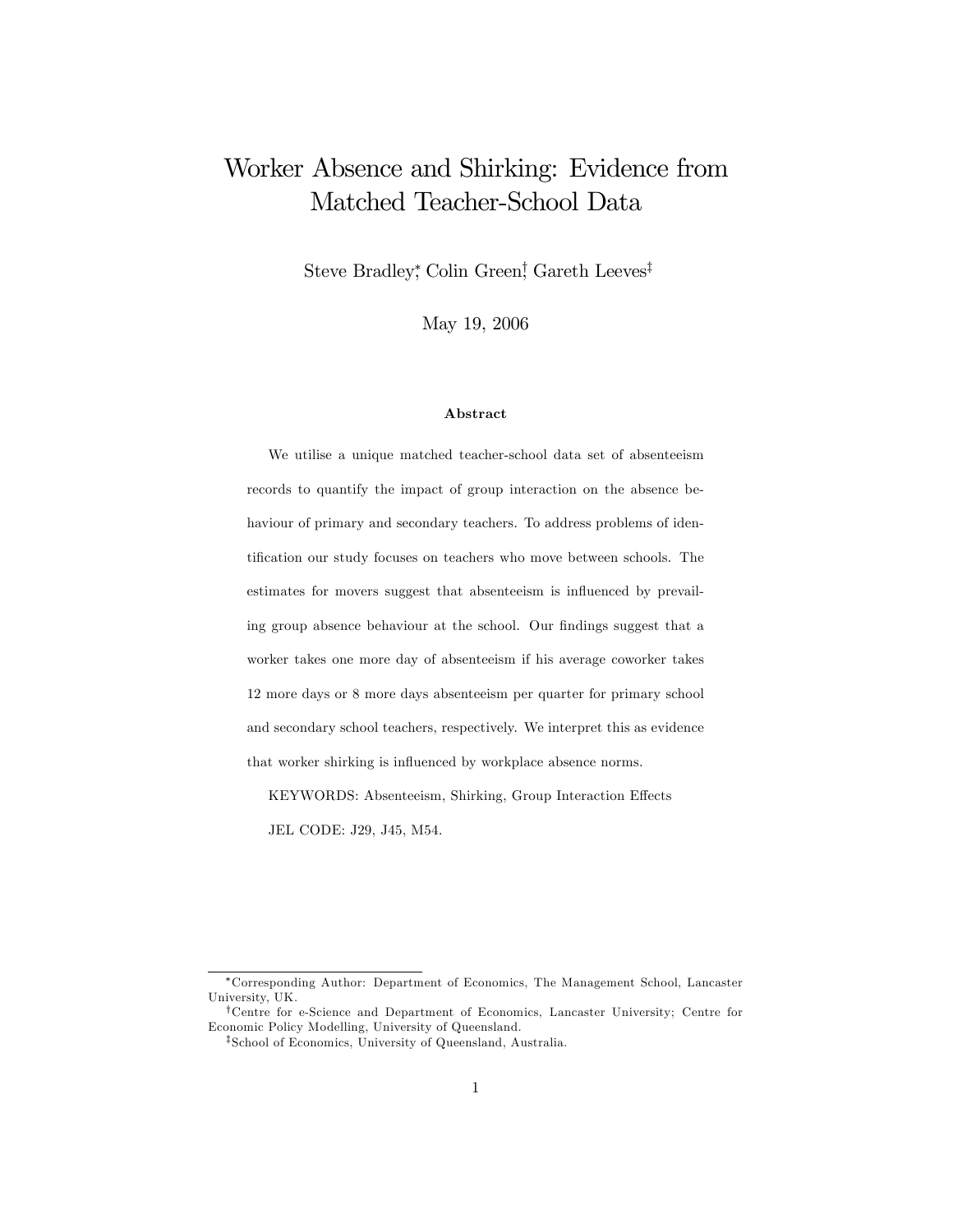## 1 Introduction

Absenteeism is viewed as costly and disruptive for organisations. For instance, Barmby et al (2002) demonstrate for nine industrialised countries that a significant proportion of work hours are lost through absence, ranging from  $1.8\%$ to 6% of average weekly hours for Switzerland and Sweden, respectively. As we note later, figures for the teaching profession fall within this range. Teacher absence incurs direct costs through the organisation and payment of cover for absent teachers. In addition, there are indirect costs in terms of adverse effects on other staff and potentially on student performance (Ehrenberg et al 1986). In contrast, psychologists have suggested that absenteeism in stressful situations might be implicitly condoned by management because it is seen as a form of temporary relief for the employee, and could therefore be regarded as an efficient response (Steers and Rhodes 1978).

Devising an appropriate policy response to absenteeism is therefore complex, even more so when it is realised that worker absence can occur involuntarily because of physical or mental ill-health, or because of voluntary shirking behaviour by workers (Barmby et al 1994, Johansson and Palme 2002). A recent report by the Western Australian Government conjectures that up to 50% of absence amongst public sector workers, including teachers, is in fact voluntary, which implies a substantial degree of shirking  $(Auditor)$  General 1997).<sup>1</sup> Disentangling shirking behaviour (i.e. voluntary absence) from involuntary absence is

<sup>&</sup>lt;sup>1</sup> Imants and van Zoelen (1995) suggested that only 20% of teacher absence could be directly related to what they described as justifiable medical grounds.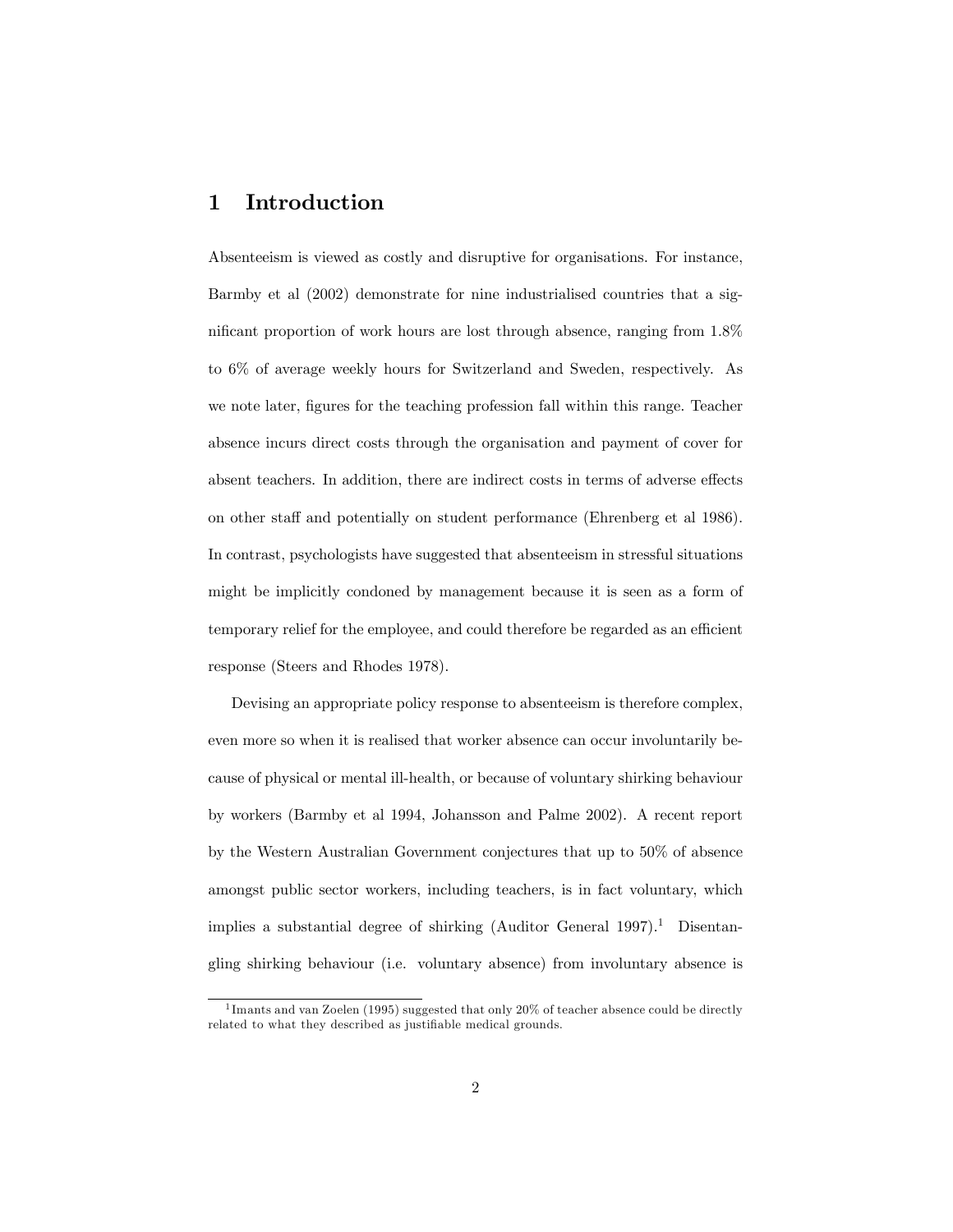extremely difficult to do in practice. Previous research has attempted to do so using absence spell length. However, as Driver and Watson (1989) argue this is unreliable because long spells of absence could be voluntary and a sequence of short spells could be indicative of recurring sickness.

Consequently, this paper does not explicitly try to distinguish between voluntary and involuntary absence. Instead, we take the approach of looking for peer, or group interaction, effects on individual absence behaviour, and also investigate the existence of multiple equilibria in this relationship. A significant positive association between individual and group behaviour in relation to absenteeism rates increases the likelihood that we are observing shirking behaviour rather than simply sickness. There are, however, serious identification problems when trying to establish whether group behaviour affects individual behaviour, which we discuss below, and to mitigate this problem our paper focuses attention on teachers who move between schools. In addition, we also assess the effects of endogeneity bias amongst movers by distinguishing between moves for promotion and other moves.

We use a unique and previously unused database of matched teachers and schools obtained from the Queensland government of Australia. Using this data we estimate cross-sectional and panel fixed effect models for the full sample as well as models for teachers who move schools. The results of cross-sectional models of absenteeism, though purely descriptive, are also reported to help fill the gap in the empirical literature on the correlates of absenteeism in the teaching profession and more generally within the public sector. The estimates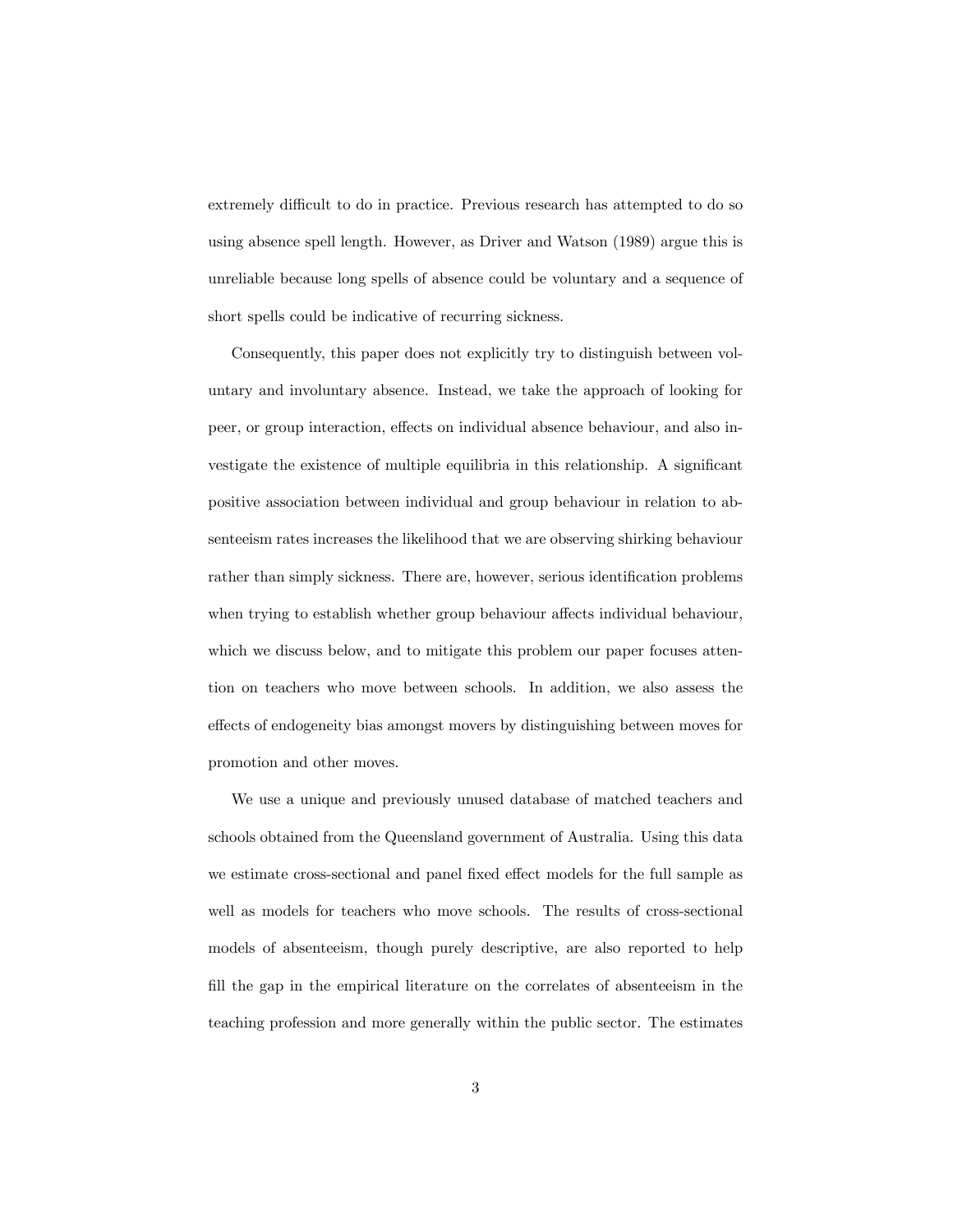for movers suggest that absenteeism is influenced by prevailing group absence behaviour at the school. Our findings suggest that a worker takes one more day of absenteeism if his average coworker takes 12 more days or 8 more days absenteeism per quarter for primary school and secondary school teachers, respectively. We are unable to find evidence of multiple equilibria, which at the simplest level would be reflected by a bimodal distribution of absence rates at the school level. Figure 1 shows that a bimodal distribution of absence rates is not observed for our population of schools, and we are unable to detect multiple equilibria in our statistical analysis. Teachers on temporary contracts have absenteeism rates 22%-24% lower than permanent teachers, which is consistent with earlier evidence on contract status effects in the private sector (Ichino and Riphahn 2005).

The rest of this paper is set out as follows. Section 2 contains a review of relevant literature, including a discussion of the notion of a sick school. Section 3 provides a detailed description of the data that are used in the empirical analysis. In section 4 we provide a theoretical framework and econometric methodology for the empirical work, which is followed by a discussion of the results in section 5. Section 6 concludes the paper.

## 2 Literature Review

A sizeable literature exists with regard to the influence of group interaction effects on a range of social and economic outcomes, such as crime, educational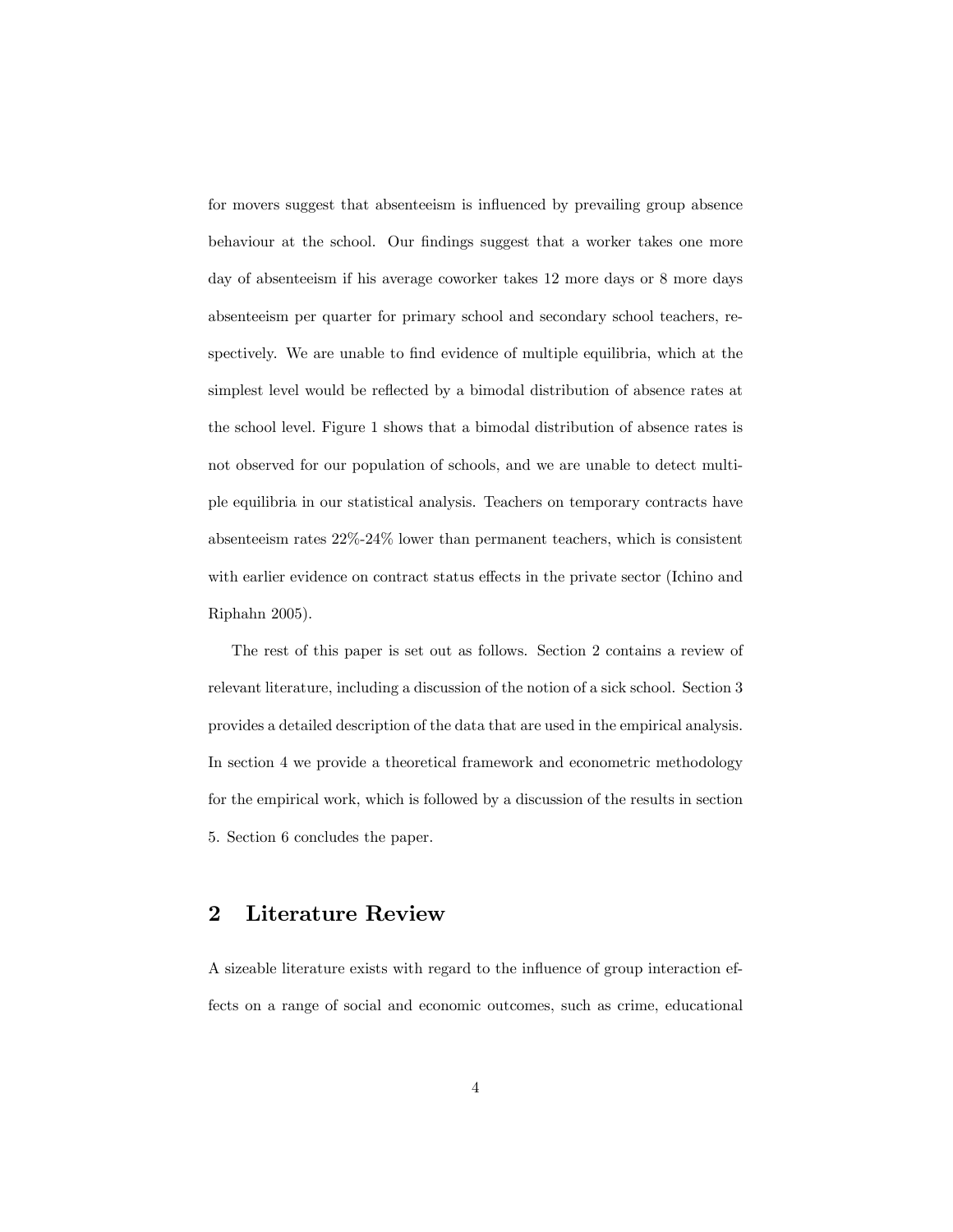achievement, employment and ethnic skill differences (Case and Katz 1991, Borjas 1995, Glaeser et al 1996, Aaronson 1998, Sacerdote 2001, Marmaros and Sacerdote 2002, Arcidiacono and Nicholson 2005). Of particular relevance to the current study is Ichino and Maggi  $(2000)$  who found evidence of significant group interaction effects on individual shirking behaviour within a large Italian bank.

In the education literature, there have been many qualitative case studies of the factors ináuencing teacher absenteeism (Eisenberg et al 1986, Dworkin et al 1990, Imants and van Zoelen 1995), but little statistical analysis. Imants and van Zoelen (1995) argued that it was worthwhile classifying schools in terms of those that are healthy and those that are sick. Specifically, they found that collegial staff relationships and a supportive management style from the school principal reduced the rate of teacher absence. Furthermore, a recent report for Australia concluded that "motivation and commitment appear to be important elements which restrict absence through sickness", giving rise to a need for absent management programmes "that take account of the importance of schools' leaders in promoting healthy work environments" (Department of Education, Science and Training 2001).

The only previous econometric analysis of teacher absenteeism is Ehrenberg et al  $(1986)$ , who focused on providing an explanation of the differences in average rates of teacher absenteeism between school *districts* because of differences in sick pay provisions. Average absenteeism was positively associated with the use of sick banks, whereby teachers accumulate unused sick leave, and negatively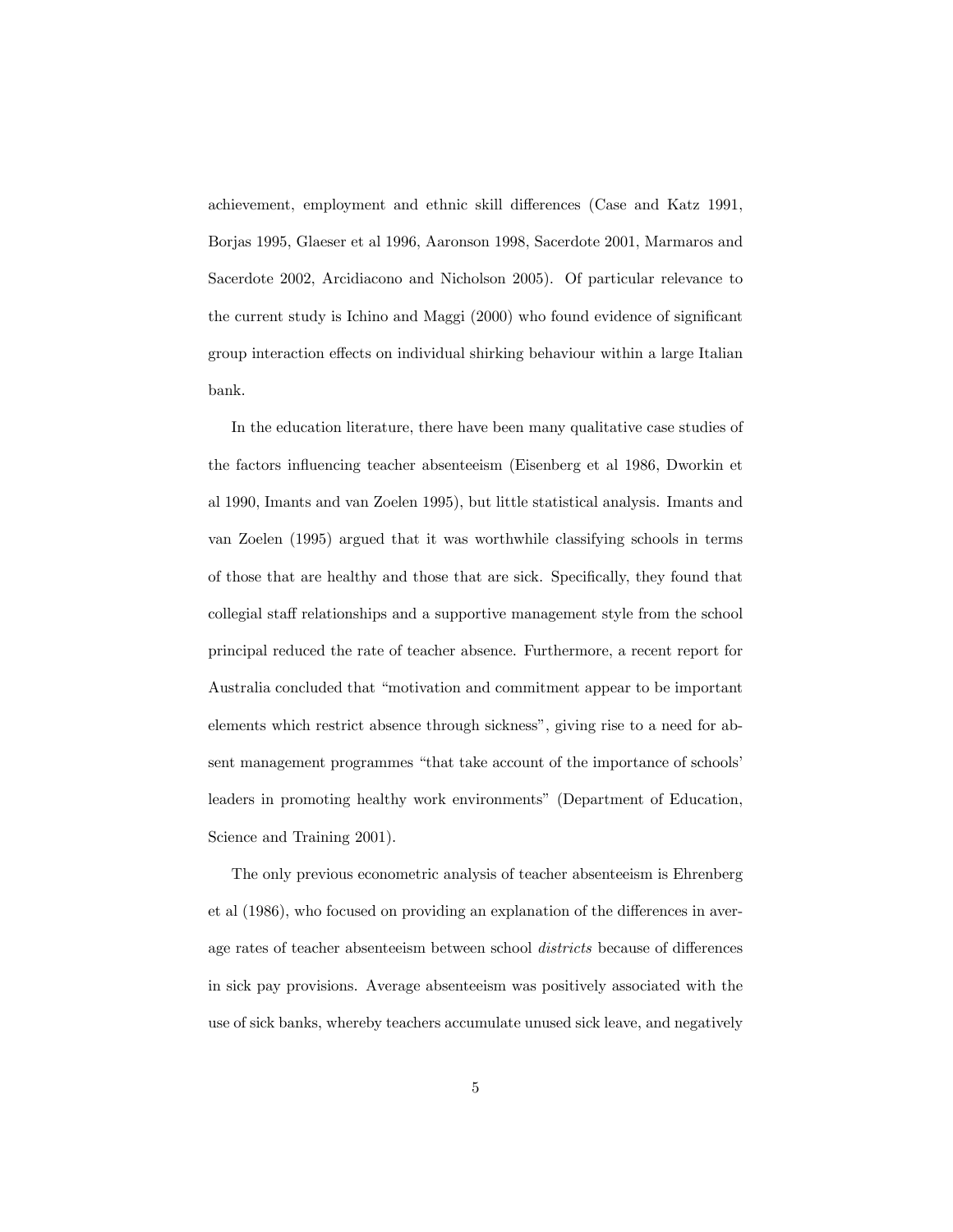related to buy-back provisions that allowed unused sick leave to be cashed in. There was also some evidence to suggest that a larger fraction of teachers aged over 55 reduced sick leave usage. Of the variables controlling for school environment, the proportion of students living in an urban area and the ethnic composition of the student body were statistically insignificant but the average level of student absenteeism was positively correlated with teacher absenteeism, which implies that the effect of group behaviour on individual behaviour may extend beyond the influence of one's colleagues.

More generally, previous research on absenteeism conducted by economists has focused mainly on the private sector and investigated the impact of both individual (supply side) and workplace (demand side) characteristics (Delgado and Kniesner 1997, Barmby and Stephan 2000). Demand side factors that have been discussed in the literature include firm size (Coles and Treble 1996). It is shown that larger firms have higher rates of absenteeism, which arises because of their ability to diversify the risk from absence more easily (Barmby and Stephan 2000). Clearly, the same could apply in a school environment. Supply-side factors, such as age and gender, have been investigated using aggregate data by Paringer (1983) and Bridges and Mumford (2001). Both studies found that older and single workers were more likely to be absent, especially for men. However, Delgado and Kniesner  $(1997)$  found the opposite effects in a microeconomic study of London bus drivers.

The influence of the worker's contract status on absenteeism has also been investigated by Arai and Thoursie (2005) and others. For instance, Barmby et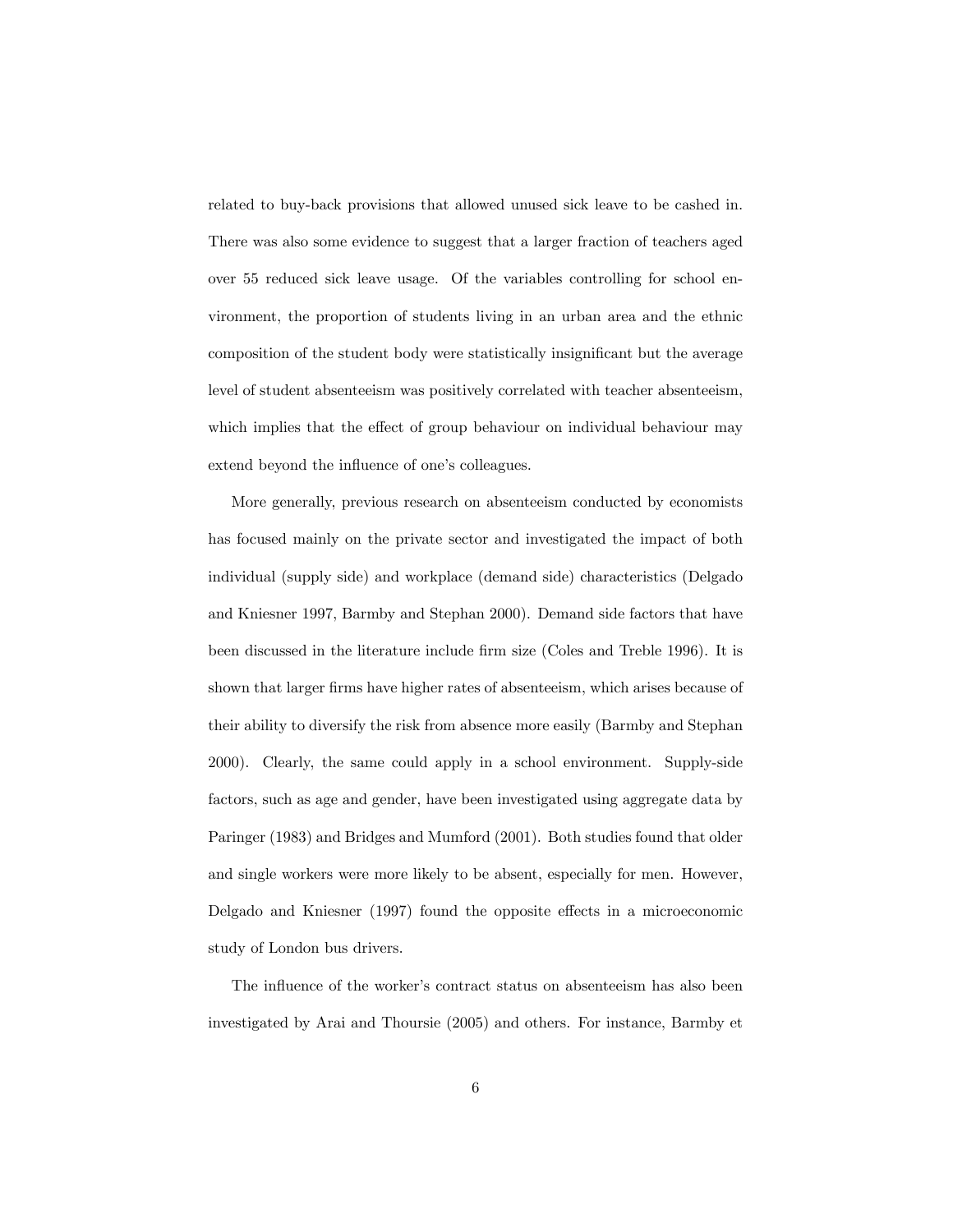al (1995) and Barmby (2002) show that full time workers, or those with longer contracted hours, are more likely to be absent when compared to part time workers. Similarly, Ichino and Riphahn (2005) show that absence rates increase once a probationary period ends and employment protection legislation comes into effect.

## 3 Data

This study uses personnel records obtained from Education Queenslandís human resource information system, and refer to the calendar and school years of 2001 and 2002 for all teachers employed in the state school system. The absenteeism data is recorded under a number of categories: family/paternity leave, work injury leave that is covered by employee insurance, time off due to industrial disputes, and absence due to reasons of self-reported illness. The absence days are recorded as the cumulative number of days per quarter. Our data tracks the individual teachers throughout the time period, thereby enabling us to construct a panel data set of teacher absenteeism. We focus on absence due to reported illness. Teachers can take up to two weeks sick leave per year. They can accumulate unused sick leave in a sick bank, which is transferrable between schools. There is no limit on how much leave can be accumulated, but unlike some school districts in the US, there are no buy-back provisions for unused sick leave.

In common with previous studies, we restrict our analysis to teachers who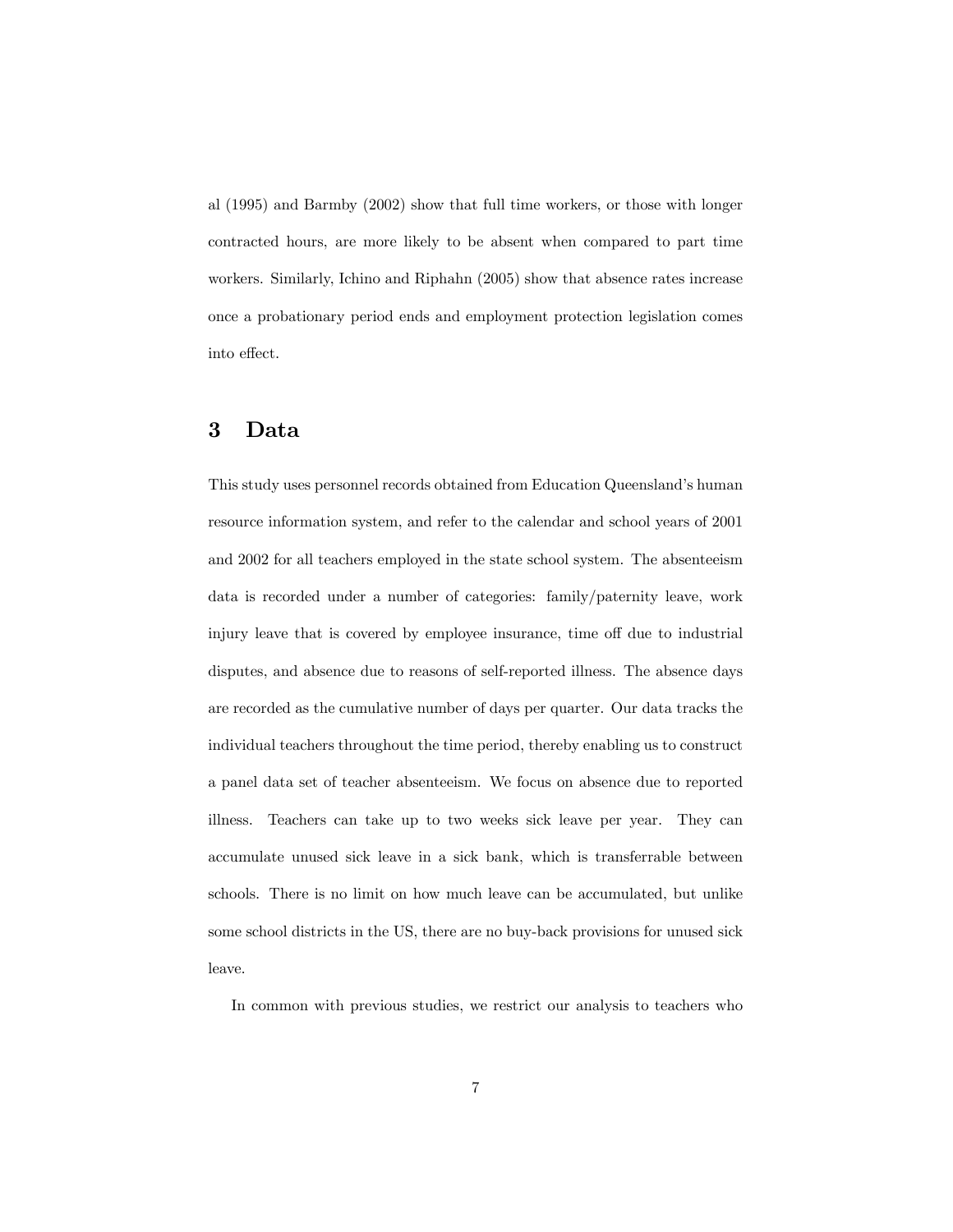were employed throughout the two years, to remove possible bias related to the probationary teaching period and those teachers in the process of leaving the profession.

Table 1 shows summary statistics of teacher's absence. The figures are mean values for the percentage of working time lost and percentage of teachers taking absence. Figures for the UK from Bowers and McIver (2000) are presented for comparison. It is interesting that although full-time teachers in Australia are more likely to take absence, the average percentage of time lost through absence is similar in the UK and Australia.

For each teacher we have information on personal characteristics, such as age, gender, whether a worker has a disability, their length of tenure in the public sector and ethnic background; the latter is comprised of two groups, teachers from a Non-English Speaking Background (NESB) and other Australians.<sup>2</sup> We also have data on the workplace characteristics of teachers, drawn from another source of school administrative data. From this we can determine the school the teacher was working at, and along with occupational codes allows us to distinguish between primary and secondary school teachers and the size of the school.

Queensland teachers can be employed under three types of contracts - casual, permanent or temporary. Casual teachers are generally short-term contract staff, usually 'relief' teachers, who may enter and leave the teaching workforce on a regular basis. Consequently, we exclude this group from our analysis. Tempo-

<sup>2</sup> Some teachers are indigenous Australians, however they represent a very small proportion of the teaching workforce and provide insu¢ cient observations for statistical analysis.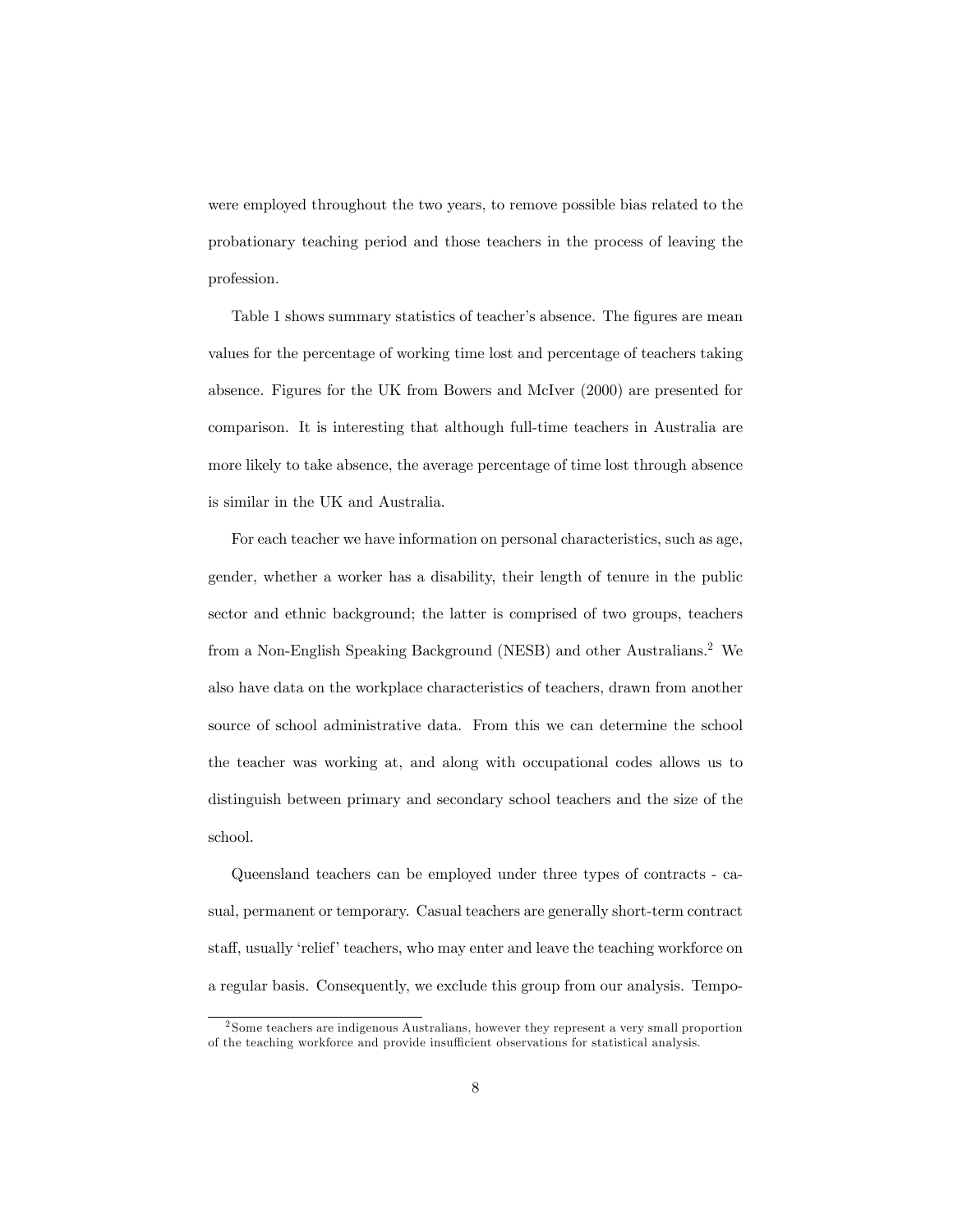rary teachers are employed on fixed term contracts, generally of one years length, which can be renewed, whereas permanent teachers are in effect tenured. Additionally, teachers can be employed on a full-time or part-time basis. Unlike US school systems where there can be considerable variation in employment terms and conditions across school districts (Ehrenberg et al 1986), all Queensland teachers operate under the same basic pay and working conditions.

Measures of school quality are constructed from student record data that refer to all students in the Queensland state school system in 2001. For primary school students we have records for all year 7 students (the final year of primary school) and matching year 5 records (for 1999). For secondary students we have all year 10 student records (the final compulsory year of high school) and year 12 records for those pupils who remain in education. The student dataset also provides information on student test score performance. In our data we have test scores for year 7 (with matching year 5 scores) and standardized year 12 test scores. The individual pupil test scores are averaged for each school to provide an indicator of school quality. However, for secondary schools, year 12 test scores will not necessarily be an accurate representation of overall student quality. This is because: (a) poorer quality or less motivated students are likely to leave the school after the end of compulsory schooling (year 10); and (b) some students may choose to move to more successful schools to complete their high school. To allow for this our measure of secondary school quality utilises school retention data, which refers to the proportion of students who began at the school in year 7 and also completed at the same school in year 12.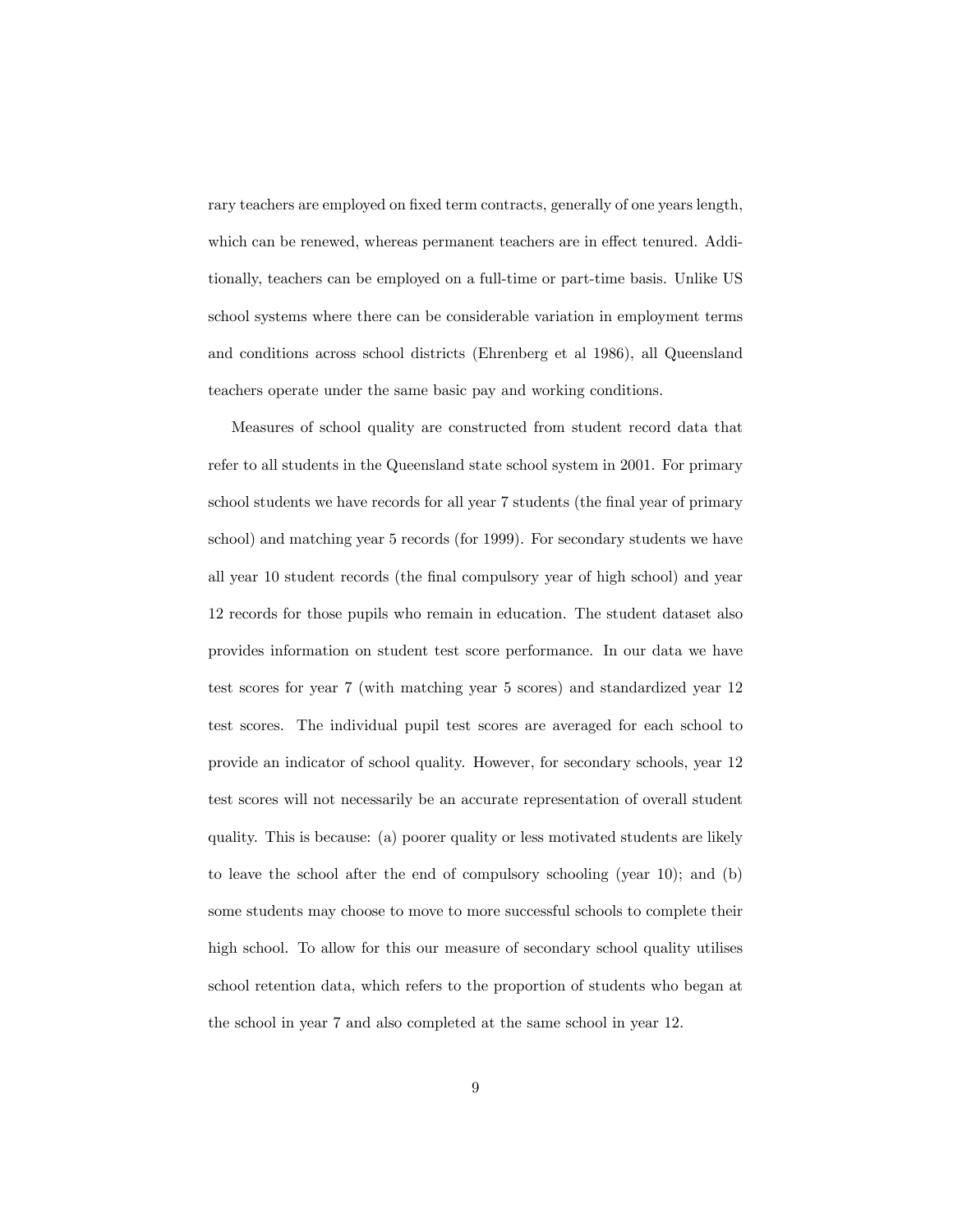Queensland covers a large area of land and geographically remote areas have higher concentrations of indigenous Australians who are, in educational and socio-economic terms, generally amongst the most disadvantaged individuals (Bradley et al 2005). Other schools are in regional centres and then there is the urban concentration of population in south east Queensland centred around Brisbane. As we have the postcode for each school, this enables us to identify urban, rural and remote schools.

In Table 2 we present summary statistics on variables used in the empirical analysis separately for primary and secondary schools. It is clear that women dominate primary school teaching by a ratio of 5 to 1, whereas the gender disparity is much lower in secondary school teaching. Other covariates show little variation between primary and secondary schools. Three quarters of all secondary school teachers are non-specialists, the omitted case.<sup>3</sup> Mean absenteeism rates are very similar for primary and secondary school teachers. Figure 2 displays the distribution of individual absence days. A large of proportion of teachers took less than 5 days absence over the 2 year period. At the same time, there is a clear tail at the right hand side of the distribution.

 $3$ The qualifications required to be a teacher in Australia differ between primary and secondary school sectors. Secondary school teachers generally complete an undergraduate course followed by a graduate diploma in education. Conversely, primary school teaching involves an undergraduate course dedicated to primary school education. As a result sub ject specialization and post-graduate study information is only available for secondary school teachers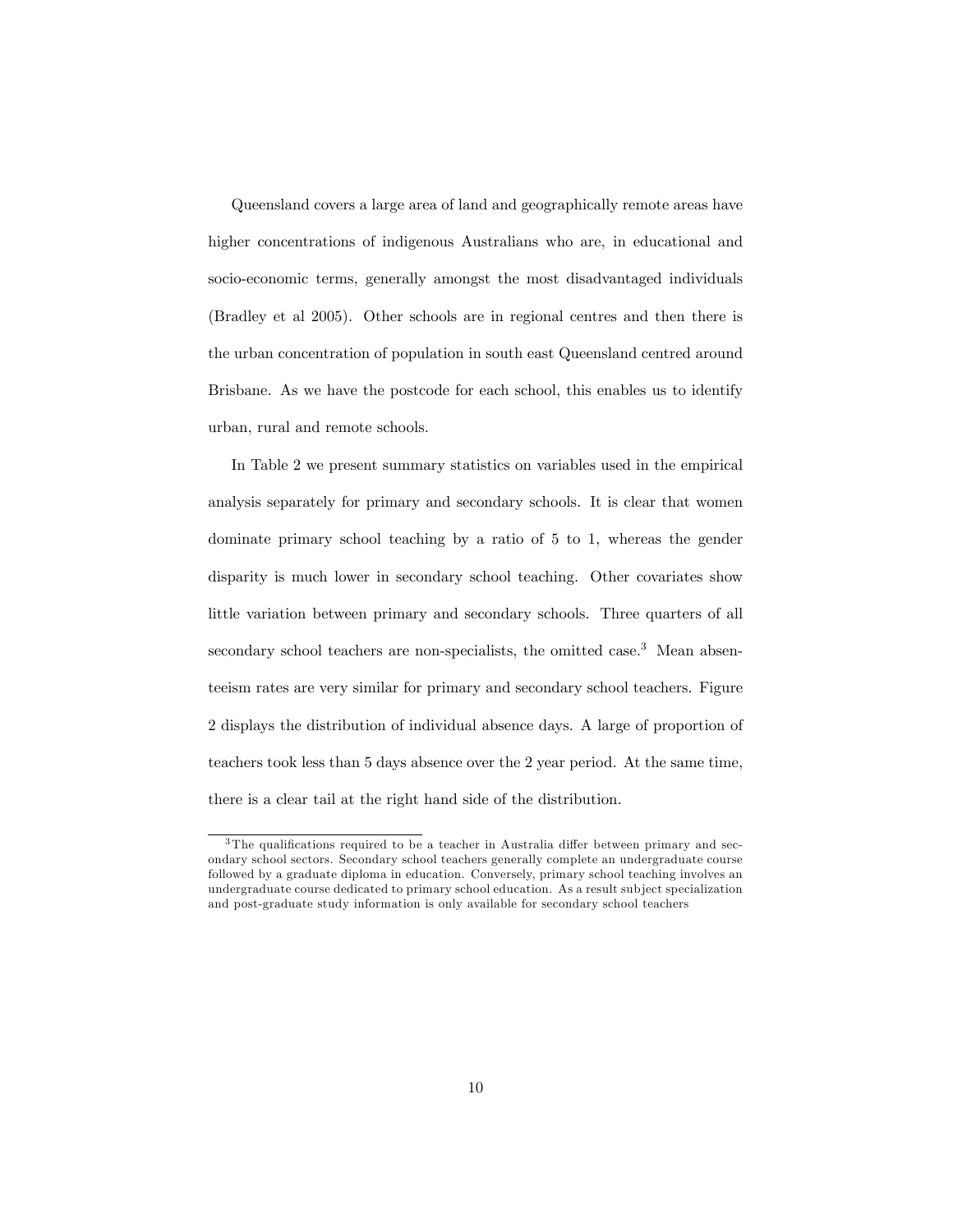## 4 Theoretical and econometric framework

To analyse these data we draw upon the theoretical framework and econometric methodology developed by Ichino and Maggi (2000) in their study of absenteeism amongst the employees of an Italian bank. They suggest four broad determinants of individual variations in absenteeism. First, 'individual backgrounds', including personal characteristics, which in the present context also includes the contract status of the teacher. Second, the characteristics of the school in which the teacher works and the locality in which they live, for instance, the size of the school and the local unemployment rate, which are labelled 'locality' effects. These factors are what Manski  $(1995)$  refers to as contextual effects, and exogenous changes in them have no multiplied effect on teacher behaviour. Third, teachers may be sorted between schools which have different average absenteeism rates, which is linked to a fourth influence, that of group interaction. In this case, absenteeism of an individual teacher is influenced by the prevalence of that behaviour in the group (Manski 1993, Manski 1995), which gives rise to the idea of a social multiplier effect. Ichino and Maggi (2000) suggest that the social multiplier could arise in the shirking context via (i) a peer monitoring mechanism, that is, if more teachers shirk then an individual shirker is less likely to be reported thus the penalty is lower and hence shirking is higher; (ii) stigma effects, whereby shirking represents 'acceptable' behaviour; and (iii) if the school management has limited monitoring resources then the likelihood of being caught shirking is reduced.

In view of these considerations, it is suggested that workers will compare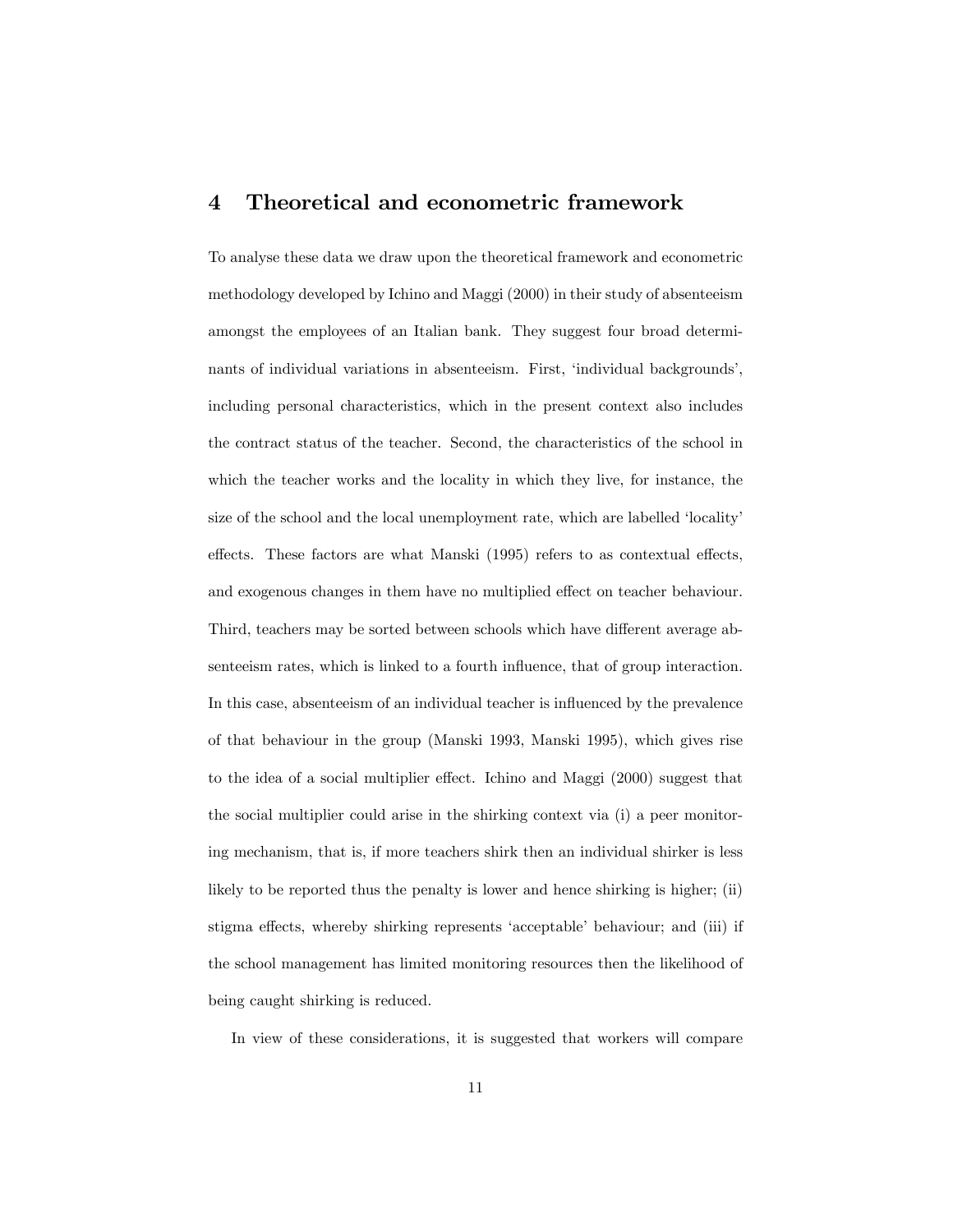the benefits of shirking with the costs of shirking to maximise expected utility (EU), as represented by Equation 1.

$$
EU_{it} = B(A_{it}, S_t, \theta_i) - C(A_{it}, \bar{A}_t)
$$
\n<sup>(1)</sup>

where  $A_{it}$  is the individual teacher's chosen level of absence in period t,  $S_t$ is a set of school and locality factors, and  $\theta_i$  represents the teacher's preference for absenteeism.  $\overline{A}_t$  is the average absenteeism level of the school in period t, excluding the *ith* individual.<sup>4</sup> The marginal penalty to absenteeism is lower for higher values of  $A_t$  for the reasons highlighted above. It follows that a  $\overline{a}$ teacherís propensity to absent themselves will be determined by the factors listed in Equation 2.

$$
A_{it} = g(\bar{A}_t, S_t, \theta_i) \tag{2}
$$

From the assumptions above it follows that  $\partial A_{it}/\partial \bar{A}_t \geqslant 0$  and  $\partial A_{it}/\partial \theta_i > 0$ . Chatterji and Tilley  $(2002)$  introduce the concept of the 'presenter', these are workers with a low preference for absenteeism. Such workers derive satisfaction from being able to maintain a presence at work, regardless of illness, or see it is in their own best interest to carry out their duties. The teacher's concern for her class or the excess workload on colleagues, or perhaps their reputation with the school management, counterbalances the decrease in utility from illness or stress. Moreover, extra leisure time generates no increase in utility for this type of individual, and thus the presenter is likely to have a low value of  $\theta$ . We

<sup>&</sup>lt;sup>4</sup>Throughout the empirical implementation  $t$  refers to a quarter.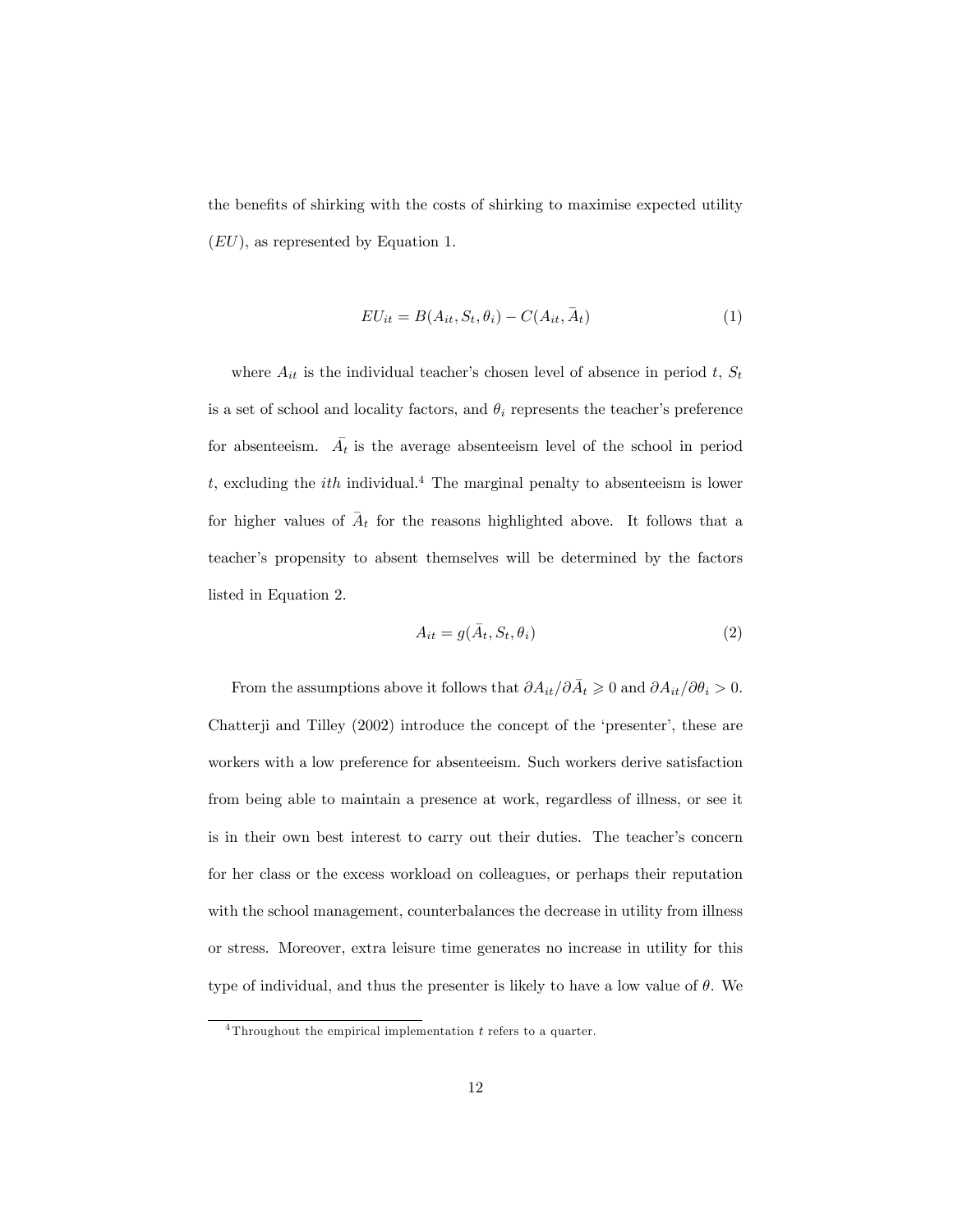cannot observe  $\theta$  directly, however, it is likely that the preference for absenteeism is highly correlated with the personal characteristics of the teacher. Also, for workers on a temporary contract  $C(A_{it})$  is likely to be higher as they face an increased likelihood of contract non-renewal if their absenteeism rate is judged to be unsatisfactory.

The first model that we estimate is therefore given by Equation 3. Initially, we ignore the time dimension in our data and simply estimate a cross-sectional model.

$$
A_i = \delta P_i + \beta \bar{A} + \gamma S + \epsilon \tag{3}
$$

 $P_i$  is a vector of individual background characteristics. In a subsequent model we exploit the longitudinal nature of our data and redefine  $(3)$  as a panel data model with individual specific fixed effects:

$$
A_{it} = \alpha_i + \delta t P_i + \beta \bar{A}_t + \sum_d \varsigma_j D_{jt} + \gamma S_t + \epsilon_t \tag{4}
$$

where  $\alpha$  is an individual specific fixed effect,  $D_{jt}$  is a dummy variable to capture unobserved locality effects where there are  $d$  localities or districts. Ideally this variable would identify the school that a teacher was in at time  $t$ . However, as our focus is on teachers who move schools and the fact that there are insufficient teachers who movers to identify all 1123 school fixed effects, we therefore adopt a similar approach to Ichino and Maggi (2000) by including fixed effects for the 33 education districts. We argue that as education districts are reasonably homogenous with respect to pay and policies these should adequately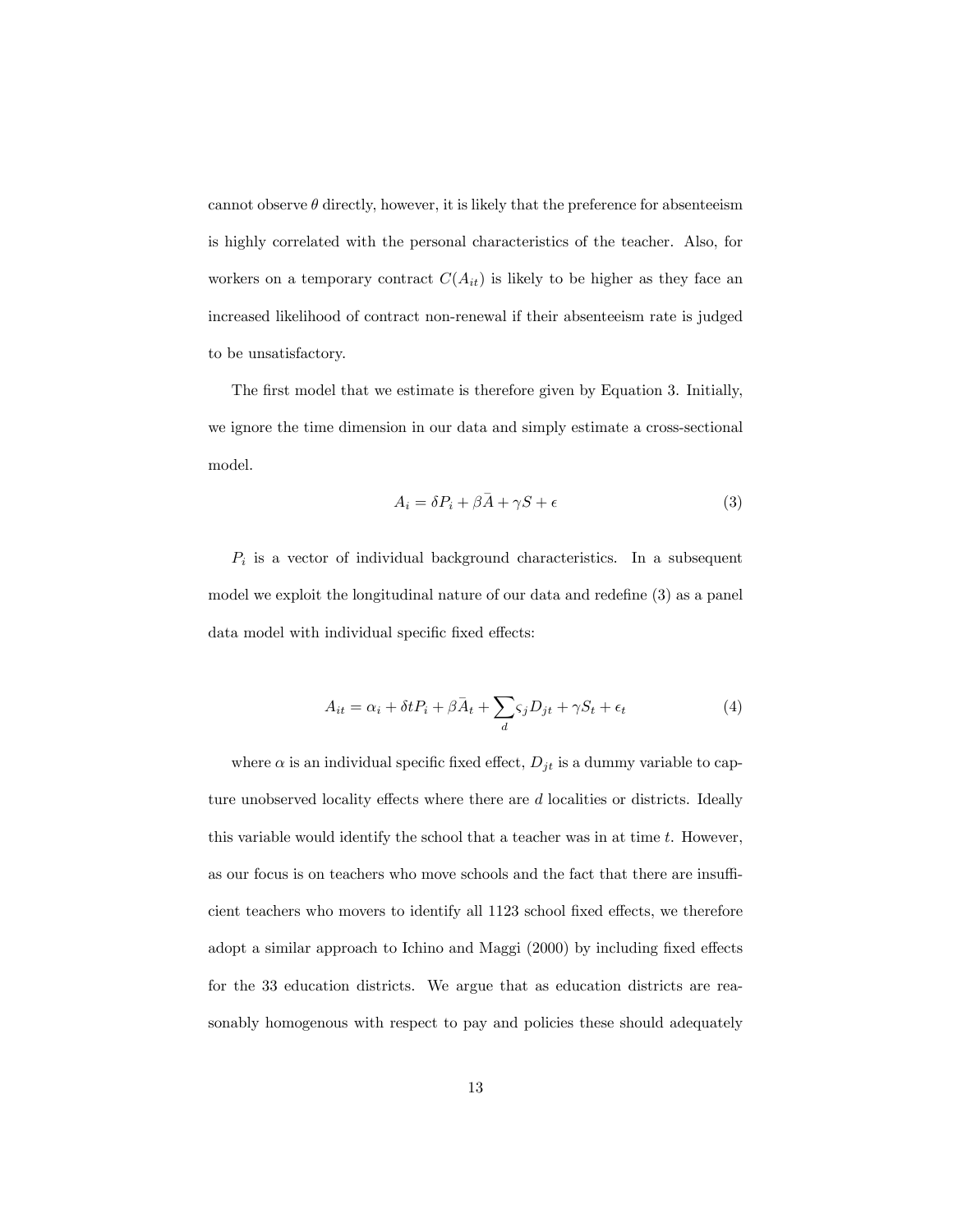capture the effect of time invariant local characteristics. Finally,  $\delta t P_i$  is simply a time dummy interacted with ostensibly Öxed individual background variables to control for time varying effects from observed individual characteristics.

There are two further issues that must be considered. First, because group interaction effects are endogenous, estimates of  $\overline{A}_t$  may well be biased or even spurious. One source of endogeneity bias is the so-called 'reflection problem' whereby average group behaviour affects individual behaviour but each individual teacher's behaviour also affects average behaviour, which means that individual errors are correlated and hence our estimates will be biased. Another source of endogeneity bias arises if relevant school covariates are omitted, in which case the errors for teachers in the same school will be correlated and thus the effect of  $\overline{A}_t$  will again be biased. Spurious effects arise where teachers behave in a similar way because they share a common set of unobservable characteristics which causes teachers to sort between schools.

In short, there is an identification problem, which we mitigate by investigating the effect of group interaction for the subset of teachers who move schools.<sup>5</sup>

Our model for movers is given by Equation 5:

$$
A_{ikt} - A_{ijt-1} = \beta(\bar{A}_{kt} - \bar{A}_{jt-1}) + \sum_{d} (D_{kt} - D_{jt-1})\varsigma_j + \gamma(S_{kt} - S_{jt-1}) + \epsilon_{kt} - \epsilon_{jt-1}
$$
\n(5)

<sup>&</sup>lt;sup>5</sup>Previous research has demonstrated that teachers move schools for both pecuniary and non-pecuniary reasons (Hanushek et al 2004, Bonesronning et al 2005).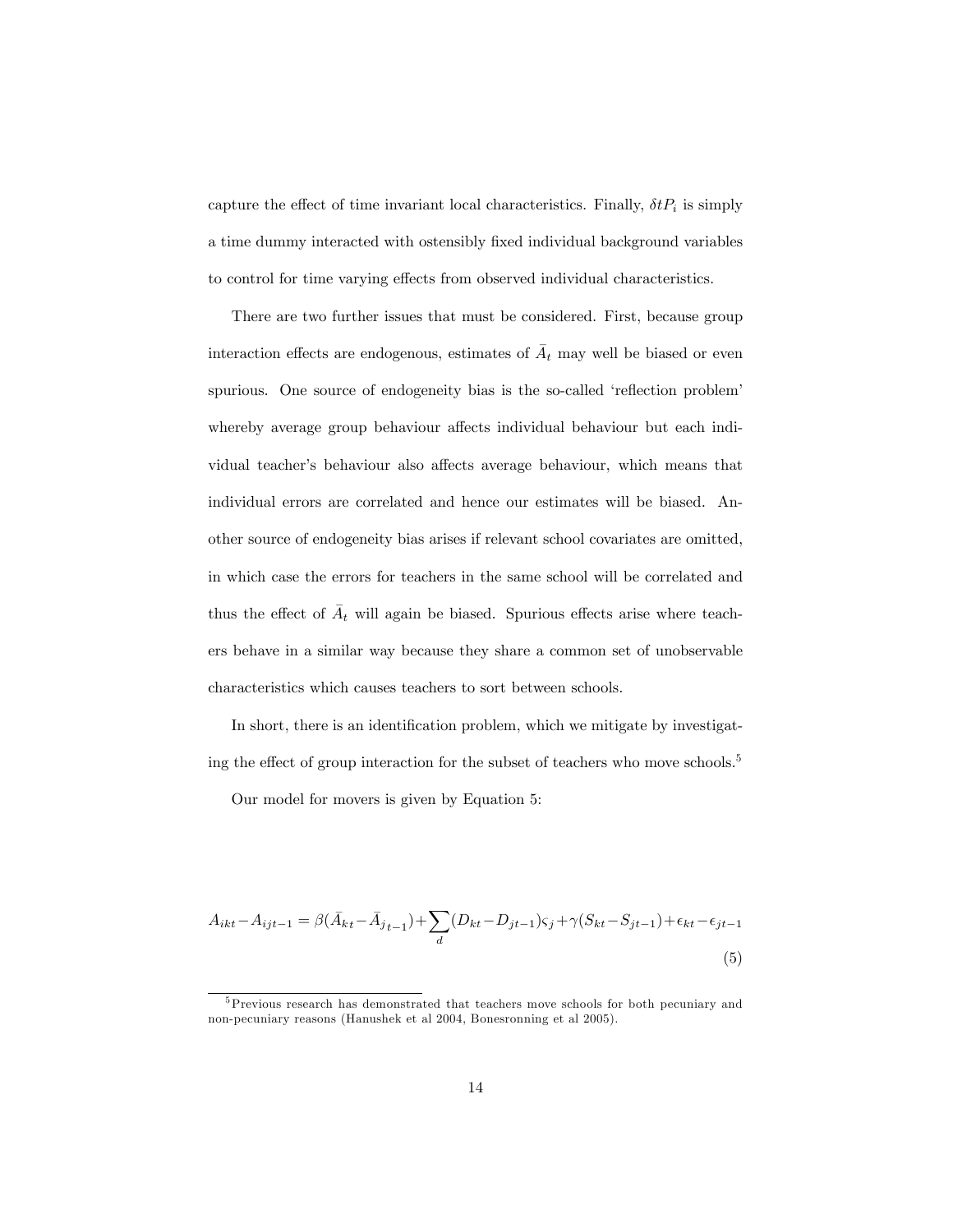where j refers to the origin school and k the destination school;  $D_{kt} - D_{jt-1}$ is an indicator that a teacher moved education district. The advantage of this approach is that we can explicitly control for individual fixed effects which is important if there is sorting of individuals with similar preferences for absence across the school system.<sup>6</sup>

Analysing only those teachers who move schools does not, however, solve the reflection problem completely. There still exists the possibility of several sources of bias, which are identified by Ichino and Maggi (2000). First, the stayers' mean shirking level may be endogenous because group interaction effects occur in the direction of mover to stayer. Second,  $\bar{A}_{kt} - \bar{A}_{jt-1}$  may also be biased due to unobserved locality effects which influence both mover and stayer behaviour. To try to remove the bias from these two sources we replace  $A_{kt}$  with  $\overline{a}$ its lagged value  $A_{kt-1}$  (referred to as test 1). Third, there still remains the  $\overline{a}$ possibility of measurement error, which downwardly biases our estimate of the group interaction effect. An alternative approach which may reduce all three sources of bias is to instrument  $A_{kt}$ . We use  $A_{kt-1}$  as the instrument, on the  $\overline{a}$  $\overline{a}$ assumption that this will directly affect stayers' current behaviour but not the mover's current behaviour (test  $2$ ). A further way of investigating the potential problems of endogenous stayer behaviour and the effect of unobservable local effects is to investigate whether the behaviour of the stayers is affected by the

 $6$ We checked whether there is seasonality in absence rates for teachers who move. There are variations in the timing of movement and of absence levels. More movement occurs at the end of the school year, however, omitting this quarter from our analysis has little effect on our results. Further absence levels do not appear to be seasonal in our data: the last quarter of the year, for instance, has both the highest absence rate (year 1) and the lowest absence rate (year 2).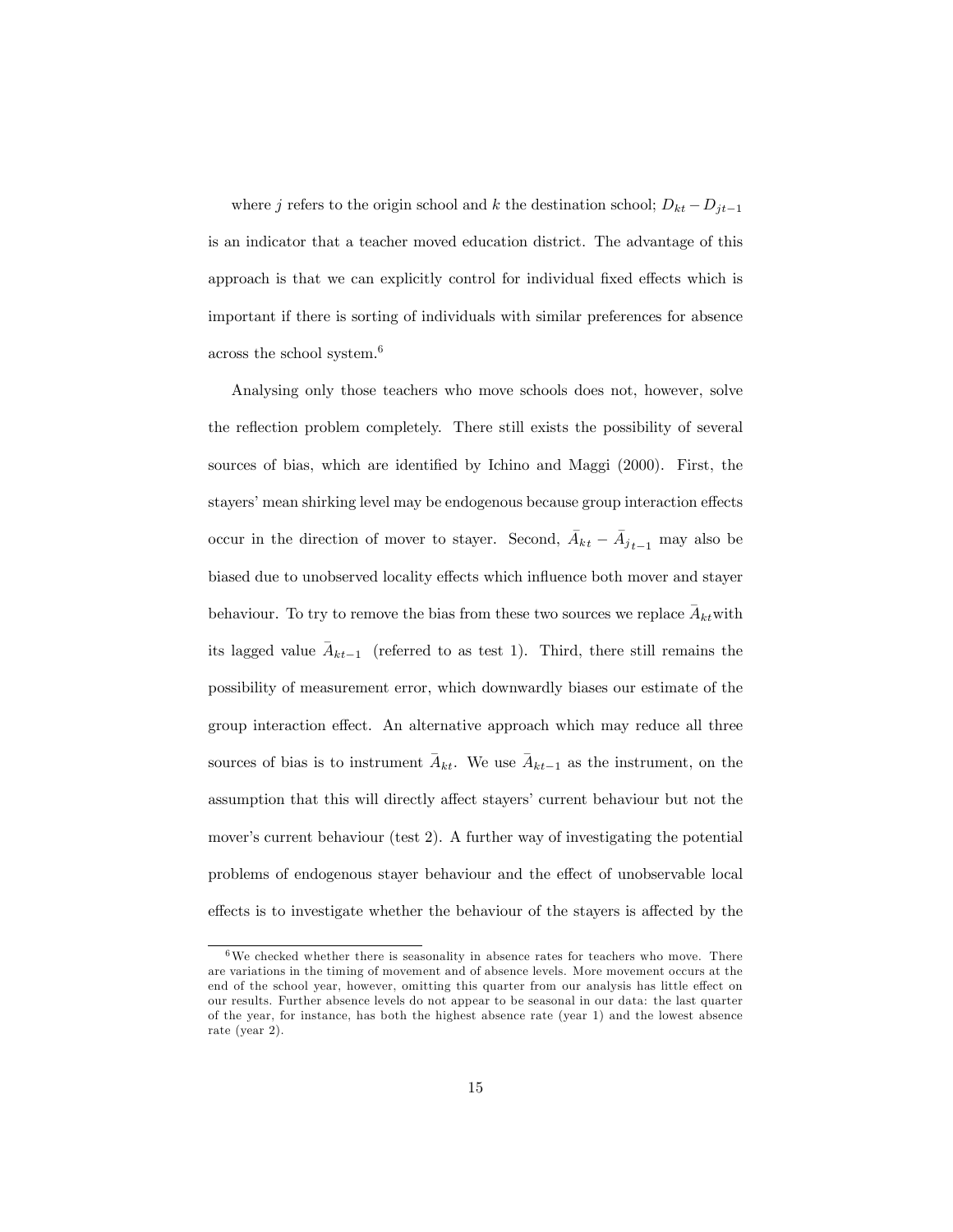departure of bad workers (i.e. those with high absence rates) and the arrival of good workers (i.e. those with low absence rates). This involves regressing the change in the mean absence rate of stayers on a set of control variables, as well as the mean absence rate of newly arrived teachers, which is expected to have a positive effect, and the mean absence rate of those teachers who depart, which is expected to be negative.<sup>7</sup> There still remains a potential bias, however, due to the endogeneity of the mean absence rates of arriving and departing teachers, which we seek to resolve by using the lagged mean absence rate of arriving teachers and the lead mean absence rate of departing teachers (test 3).

### 5 Results

Tables 3 and 4 report estimates of Equation 3 for primary teachers and secondary teachers, respectively. Our dependant variable is days absent during each quarter for each teacher. Initially we estimate Equation 3 by OLS. However, the record of teacher absenteeism in our data is a count of events, therefore estimation using a count data approach (Poisson model) is also used for comparison with the OLS estimates.

We report the incident rate ratio (IRR) for the Poisson model for ease of interpretation. Thus, an IRR greater than one indicates that the expected count in the exposed group is greater than the expected count in the unexposed group. For instance an IRR of 1.15 indicates a 15% increase in the absenteeism rate for

<sup>7</sup> This is equation 7 in Ichino and Maggi (2000).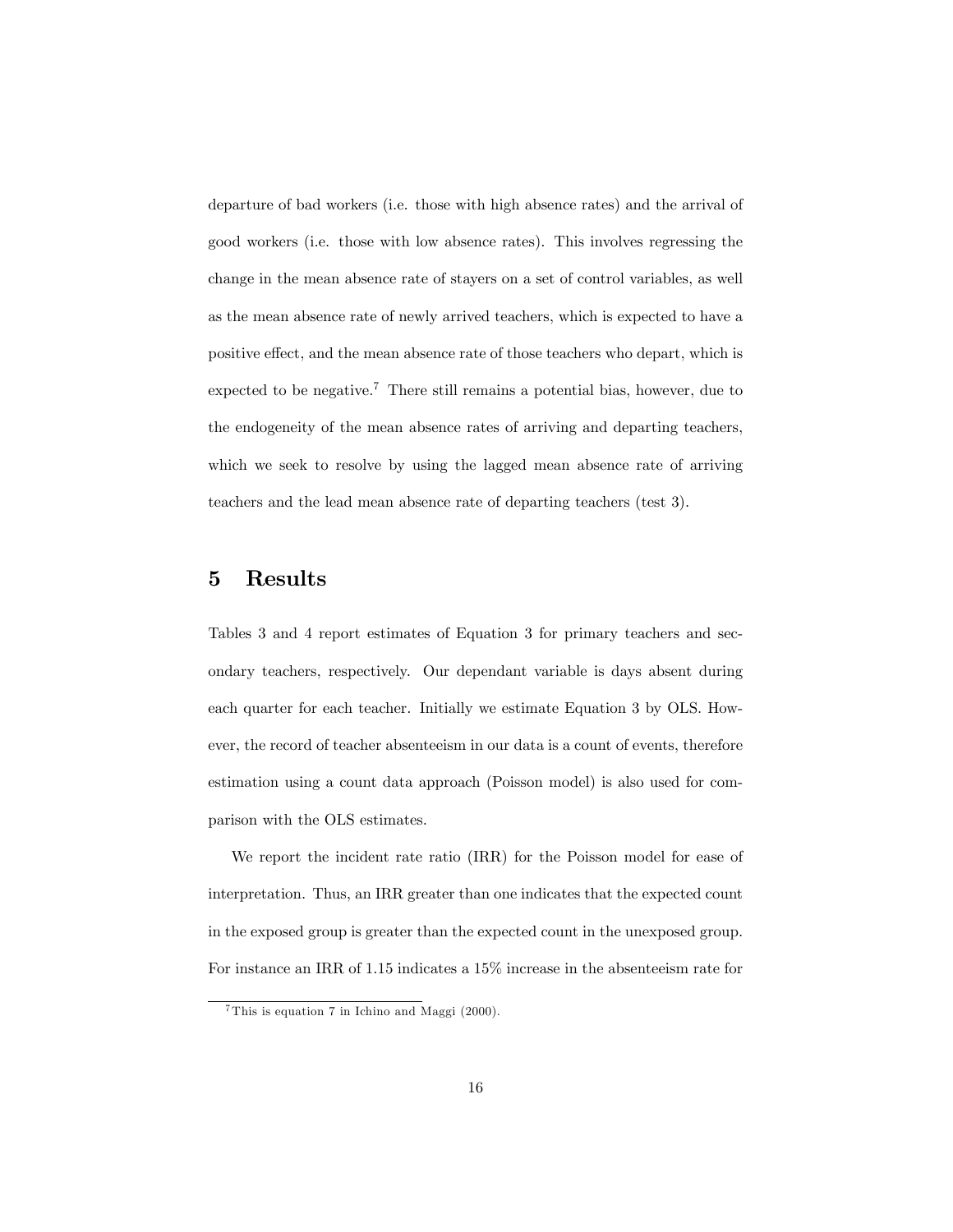the exposed group, whilst 0.85 indicates a 15% decrease in the rate. Since there is a lack of detailed econometric evidence on the determinants of absenteeism amongst teachers, we first discuss the impact of individual background and locality factors before we move to the main focus of the paper, the estimation of group interaction effects. In these models we report estimates of the impact of school level absenteeism, however for the reasons noted above these estimates should be treated as descriptive.

# 5.1 The effect of personal and locality characteristics on absenteeism

The OLS results in Tables 3 and 4 show that there is a non-linear relationship between age and absenteeism which declines quite sharply for primary and secondary teachers but with slightly different turning points. For primary school teachers the turning point is around the age of 30 whereas for secondary school teachers it is age 28, after which absenteeism increases. We also estimated a Poisson model where the age variable was grouped into bands to investigate the non-linear relationship in more detail. The findings (not reported) show that for primary and secondary school teachers there is a substantial increase in absenteeism for older age groups. For instance, secondary school teachers aged 31-40 have a  $9\%$  increase in absenteeism rates compared to younger teachers (30 years or younger) whereas workers aged 61 or more have a 61% greater absenteeism rate, a differential of 52 percentage points. Similarly, the differential between primary school teachers aged 31-40 and those aged 61 or more is 41 percent-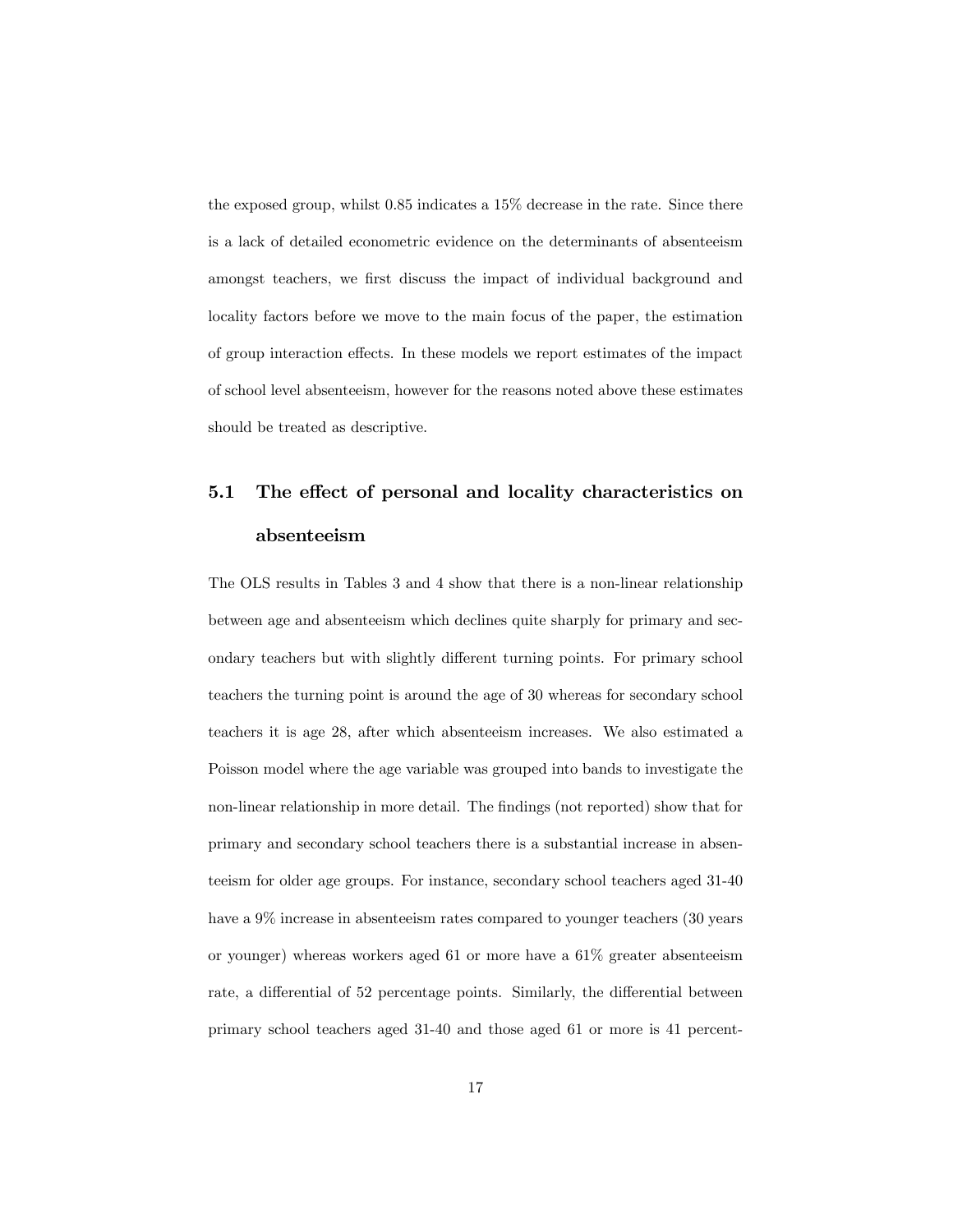age points. This is consistent with the age effects found in aggregate evidence (Bridges and Mumford 2001). These Öndings could be partly to do with the effect of taking accumulated leave before retirement (Ehrenberg et al 1986), or because of a gradual decline in enthusiasm for the job and hence an increase in absenteeism, given that we control for major health problems through the teacher being identified as disabled. There is no statistically significant gender difference in the incidence of absenteeism for either primary or secondary school teachers. Teachers from a Non English Speaking Background have absence rates that are between 8% and 11% higher. As expected, the impact of having a registered disability on the amount of absenteeism taken is very high, 31% and 25%, respectively, for primary and secondary teachers.

There are some interesting findings with respect to contract status and the incidence of absenteeism. Workers on temporary contracts take significantly (22%-24%) fewer days of absence than their colleagues on permanent contracts, which may be indicative of a presenteeism effect in an attempt to secure a permanent contract (Ichino and Riphahn 2005). A further aspect of the contractual arrangement for teachers is that some are asked to perform higher duties in return for more pay. We find that those primary and secondary teachers undertaking such duties have around 20% to 24% less absence, which indicates that performance-related pay may reduce shirking. For secondary school teachers we note that absenteeism varies by subject specialism.

Turning to the locality effects, the effects of school size and the average quality of the pupil population are either statistically insignificant or very small.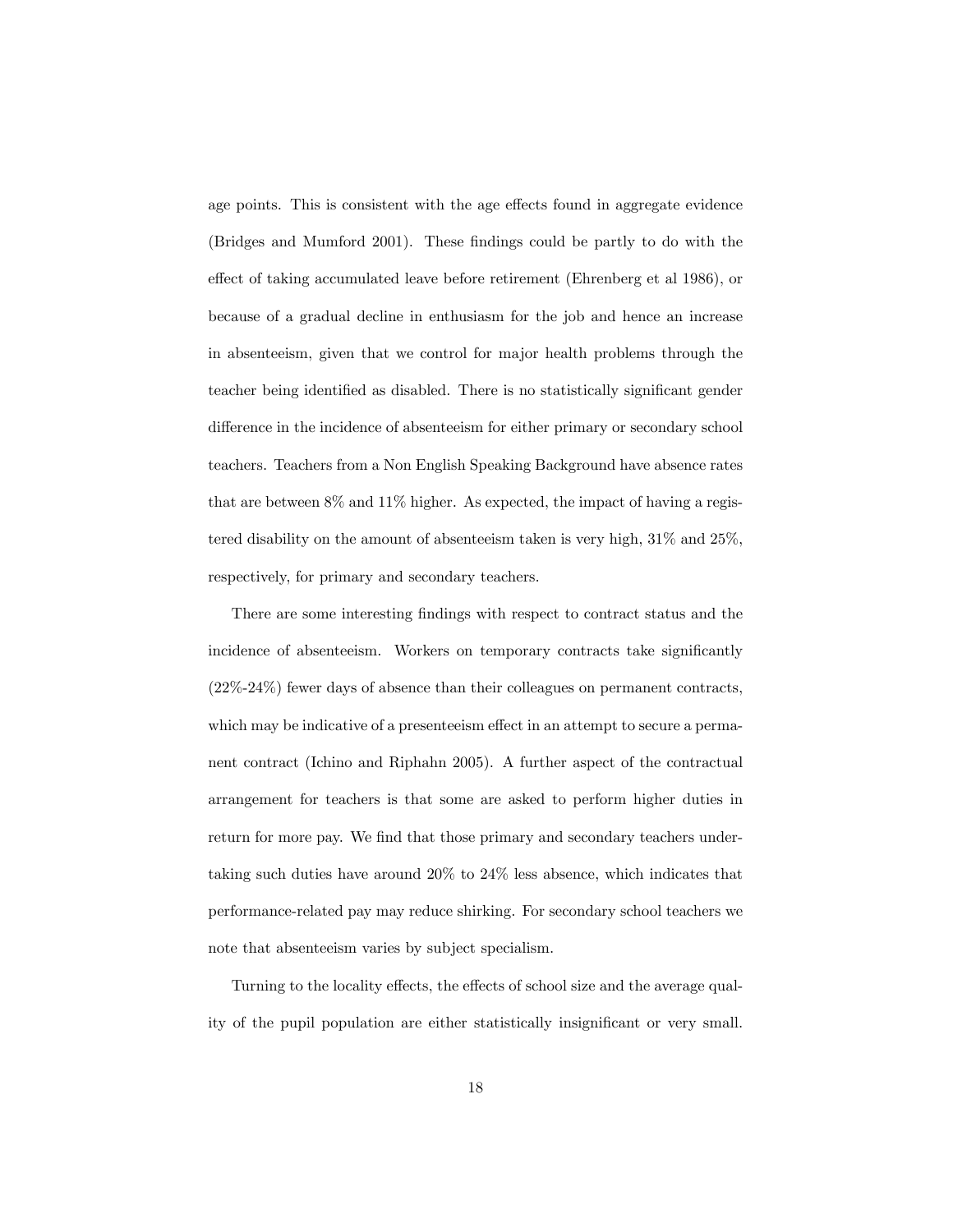Some of the contextual effects are slightly larger and more significant, for instance, the higher the average age of the teaching body or the higher the proportion of teachers who are female in primary schools, the greater an individual teachers absence. We find that teachers in remote and rural schools take less absence than teachers in urban schools. This could be related to a greater commitment amongst teachers willing to take teaching posts in these localities, a wider sense of community involvement, or simply an inadequate supply of casual teachers, which means that teachers in non-urban areas are forced to present themselves for work to ensure that the class is taught.<sup>8</sup>

### 5.2 The effect of group interaction on absenteeism

Table 5 summarises our estimates of the group interaction effect that are derived from pooled OLS, panel and mover models. The dependent variable is the level or change in individual teacher absenteeism in each quarter over two years. Initially, we estimate pooled OLS models to provide estimates of group interaction effects without addressing the issues of unobserved heterogeneity and endogeneity. Column 2 presents estimates of  $\beta$  obtained from a pooled OLS estimation of Equation 4 where the individual fixed effects term is dropped. The introduction of individual specific fixed effects (column 3) has no marked effect on the estimates. Indeed, these basic set of results suggest the presence of group interaction effects on absenteeism behaviour are not substantially changed by

<sup>8</sup> There is some support for this latter argument as casual teachers as a proportion of the total teacher workforce is much lower in remote areas; 50% less than in urban areas in the case of primary schools and 20% less for secondary schools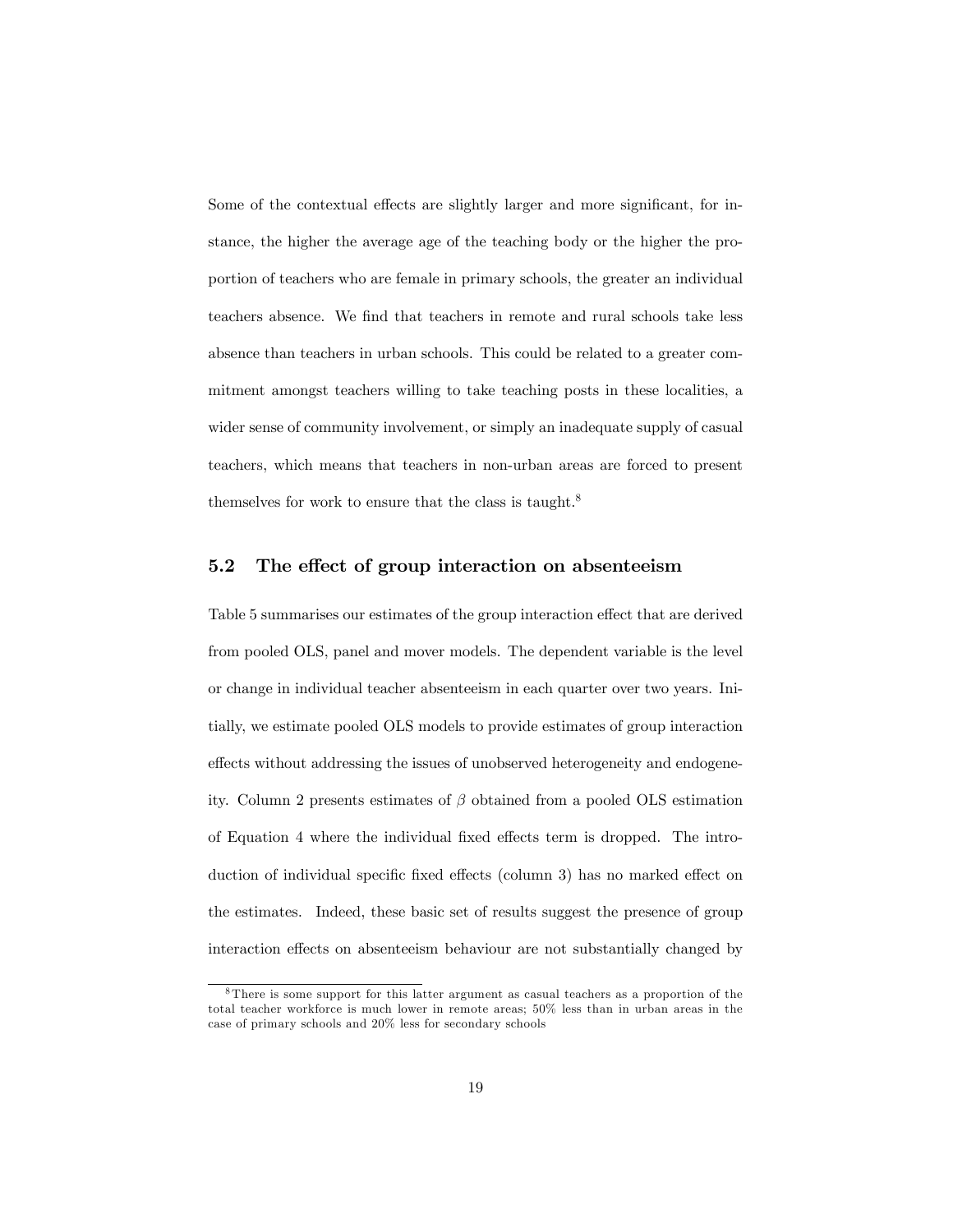the inclusion of controls for unobserved individual level heterogeneity.

A problem with these estimates, however, is that there is an identification problem for the reasons discussed earlier. We therefore estimate Equation 5 for those teachers who move schools, with and without the dummy variables,  $D_{jt}$ . In the appendix (Table A1) we present summary information on movers in comparison to stayers. The main differences are that movers are slightly younger, have a shorter tenure and are more likely to be on a temporary contract. Inter-school movement may be part of a sorting process where, for instance, teachers with higher absence propensities move to schools with higher average absence rates. However, it was found that individuals in the highest quartile of the absence distribution moved to schools that had a slightly lower average absenteeism than their origin school. For movers from other quartiles there was no discernible change in average school absenteeism between origin and destination. Hence, there does not appear to be systematic sorting across schools by absence propensity, at least within the 2 year time frame in which we observe movement. However, we investigate below if this is true for different types of movers.

Column 4 and 5 of Table 5 provide OLS estimates of the mover models. As these models are estimated for the period of movement, they provide estimates of the contemporaneous impact of group interaction effects on individual absenteeism. For primary school teachers the effect of  $\overline{A}_{ikt} - \overline{A}_{ijt-1}$  is robust at around 0.07, regardless of the inclusion of the district dummy variables, whereas for secondary school teachers the coefficient is between  $0.10$  and  $0.12$ . We can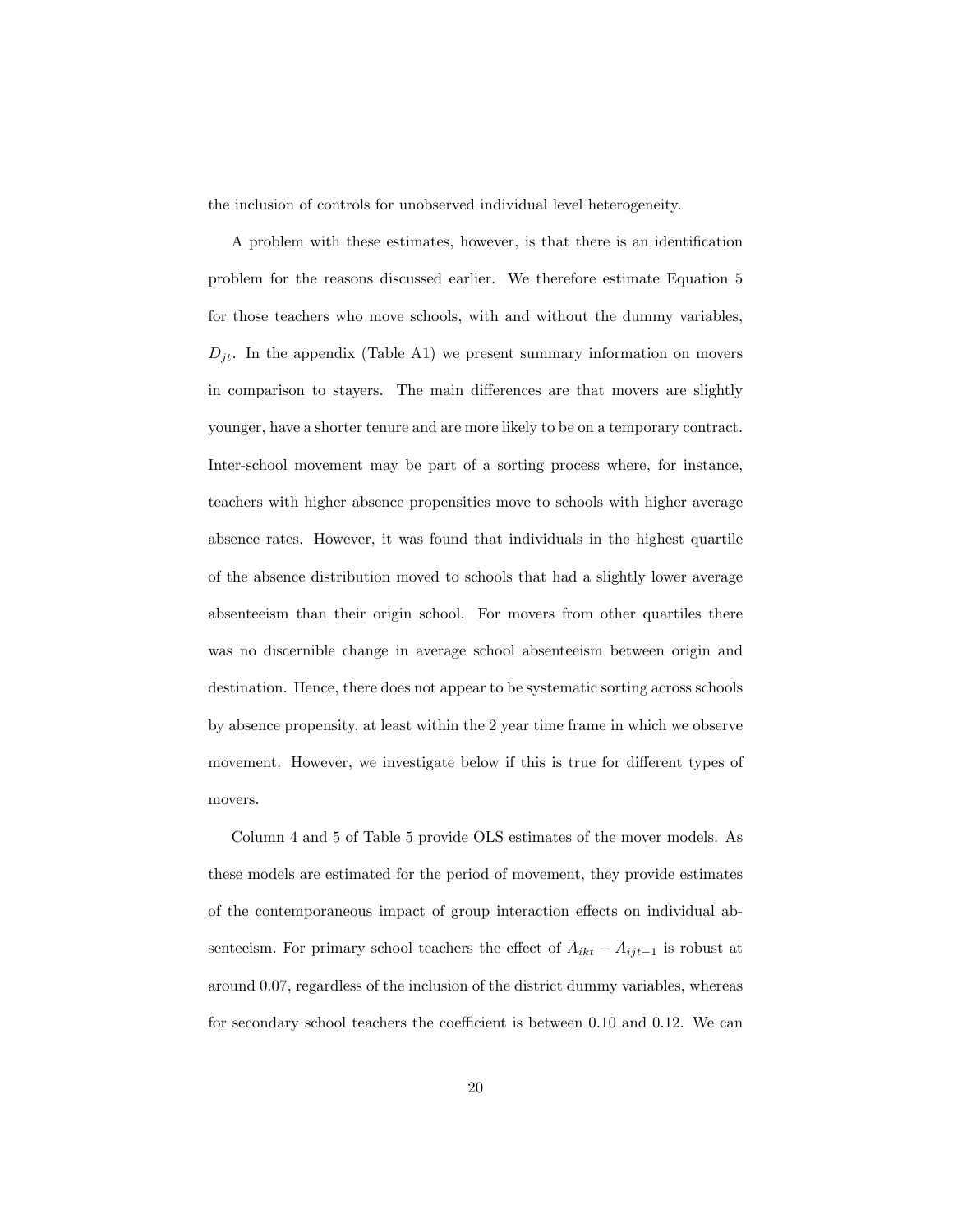therefore claim that a worker takes one more day of absenteeism per quarter if his average coworker takes 12 more days or 8 more days absenteeism per quarter for primary school and secondary school teachers, respectively. The magnitude of these group interaction effects are lower for primary school teachers and similar for secondary teachers when compared to those previously reported for absenteeism in Ichino and Maggi (2000). Our results are also comparable to those found in other more general research on group interaction effects (see for instance Gaviria and Raphael (2001) and Falk and Ichino (2003)).

### 5.3 Further tests

Recall that our analysis of movers may not fully mitigate the identification problems referred to earlier. We therefore performed a series of tests, discussed above, to try to reduce the potential bias in our estimates of the group interaction effects. The results of test 1 lead to an increase in the magnitude of the group interaction effect to  $0.110$  (s.e.  $= 0.026$ ) for primary school teachers and  $0.234$  (s.e.  $= 0.065$ ) for secondary school teachers. These results suggest that our earlier estimates are downwardly biased, although the Öndings for secondary school teachers are higher than expected. The second test proved less conclusive insofar as the estimates were statistically insignificant, regardless of the choice of instruments. This is due to problems in finding suitable instrumental variables in our data. For the third test the estimated effect of the mean absence rate of arriving teachers is positive and that for departing teachers is negative, as expected, however, the estimates are small and statistically insignificant. This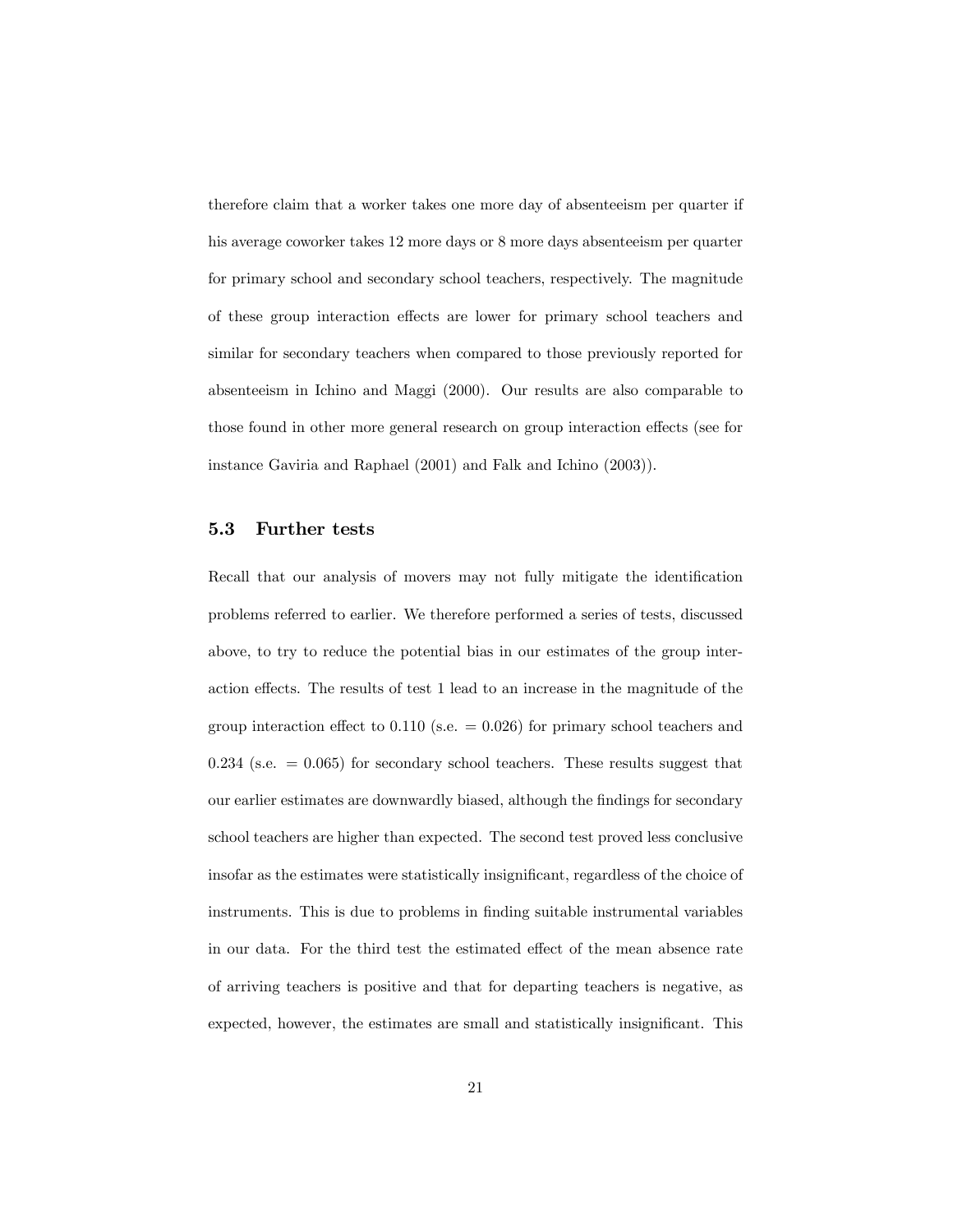is not surprising as the number of movers is small relative to the number of stayers. It is likely, however, that the effect of group interaction is bigger in small schools simply because group norms are more easily and more directly transmitted. To test this hypothesis we re-estimated test 3 but for schools with less than 30 teachers, and the estimated effects are considerably larger, correctly signed but statistically insignificant. These findings are consistent with those of Ichino and Maggi  $(2000).<sup>9</sup>$ 

Up to this point we have ignored the motivation for teachers to move school. This may impact upon our estimates of group interaction effects insofar as individuals whose absence behaviour is improving over time may move to lowabsence schools. If this occurs this would tend to overstate the relationship between individual and group absence behaviour and lead to an upwardly biased estimate of the effect of  $\overline{A}_{ijt} - \overline{A}_{ikt-1}$  (Ichino and Maggi 2000). Our data does not explicitly identify reasons for movement between schools. However, we observe changes in a worker's job classification level and their wage rate, which means that we can identify those teachers who received a promotion as part of their school move and those who did not. Individuals who move as part of a promotion are more likely to have improving absence behaviour over time. As a result we would expect estimates of group interaction effects to be more likely to be upwardly biased for promoted movers. We re-estimate our mover

 $9$ An additional issue is that reflection problems are likely to be particularly severe in workplaces with a smaller number of staff. To examine whether small schools were affecting the parameter estimates of our mover models, we re-estimated these models excluding movements to or from small schools (5 or less teachers). This was found to not materially alter our estimates of group interaction effects.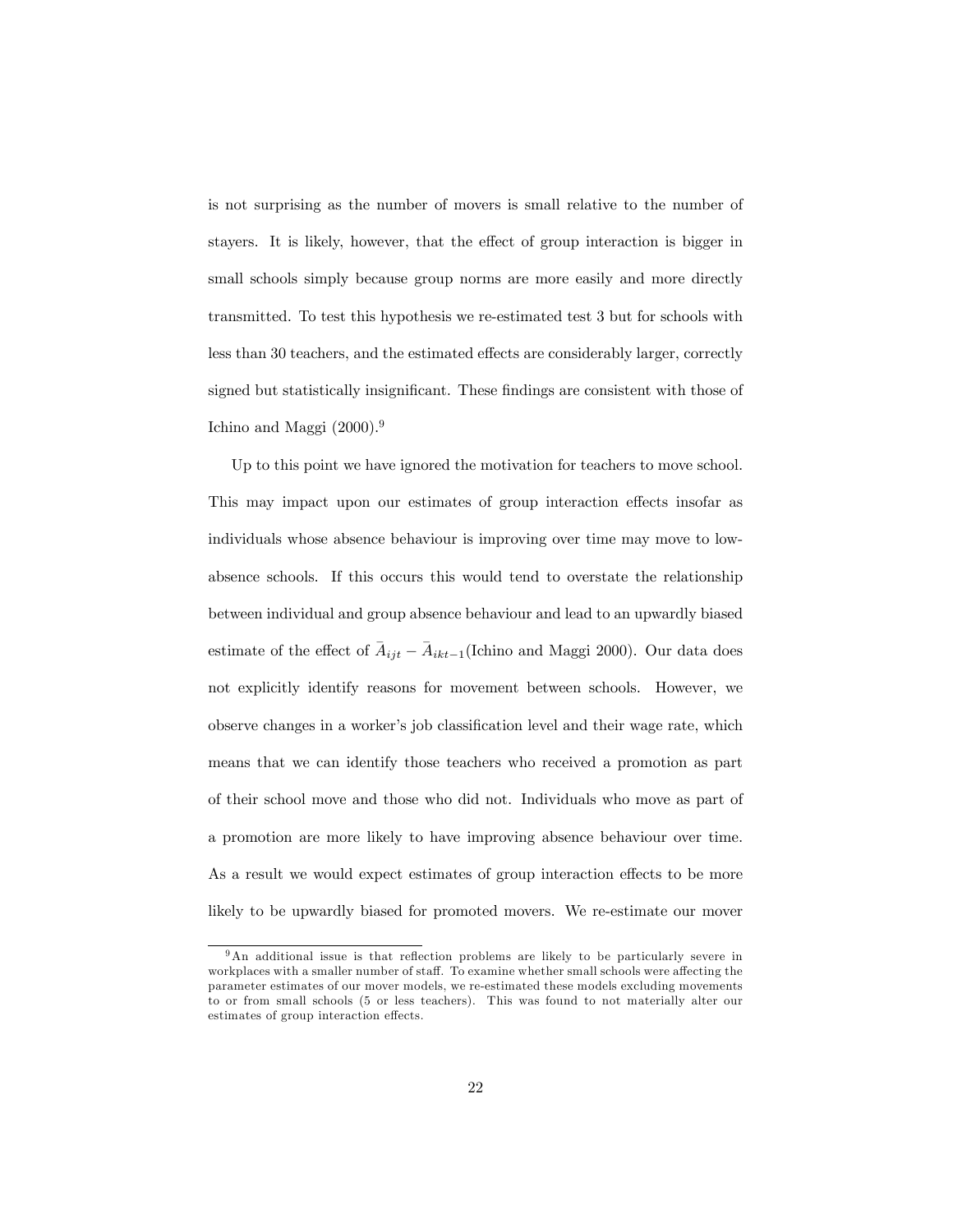model separately for the promoted and non-promoted sub-groups for primary and secondary school teachers, respectively. Estimates of  $\overline{A}_{kt} - \overline{A}_{jt-1}$  for the non-promoted sub-group were approximately  $0.064$  (s.e. = 0.030) and 0.063  $(s.e. = 0.059)$  for primary and secondary school teachers, respectively. The corresponding estimates for teachers who moved schools due to a promotion are 0.076 (s.e = 0.030) and 0.159 (s.e. = 0.068) for primary and secondary teachers, respectively. Similar to Ichino and Maggi (2000) we find that the estimates of group interaction effects for promoted workers are higher than those for other movers, and in the case of secondary school teachers these are statistically different. This suggests that the results in Table 5 may be slightly upwardly biased, especially in the case of secondary teachers. Nonetheless, for primary school teachers the estimates of group interaction effects are still statistically significant.

## 6 Conclusion

In this paper we have sought to analyse to what extent individual teacher absence behaviour is influenced by group behaviour. To do this we have used a unique database of all primary and secondary teachers employed in the Queensland public sector over a period of one year. To address problems related to the identification of group interaction effects we focused on those teachers who moved school during this period. Our results suggest that absenteeism is a function of observable teacher characteristics, such as disability, contract status and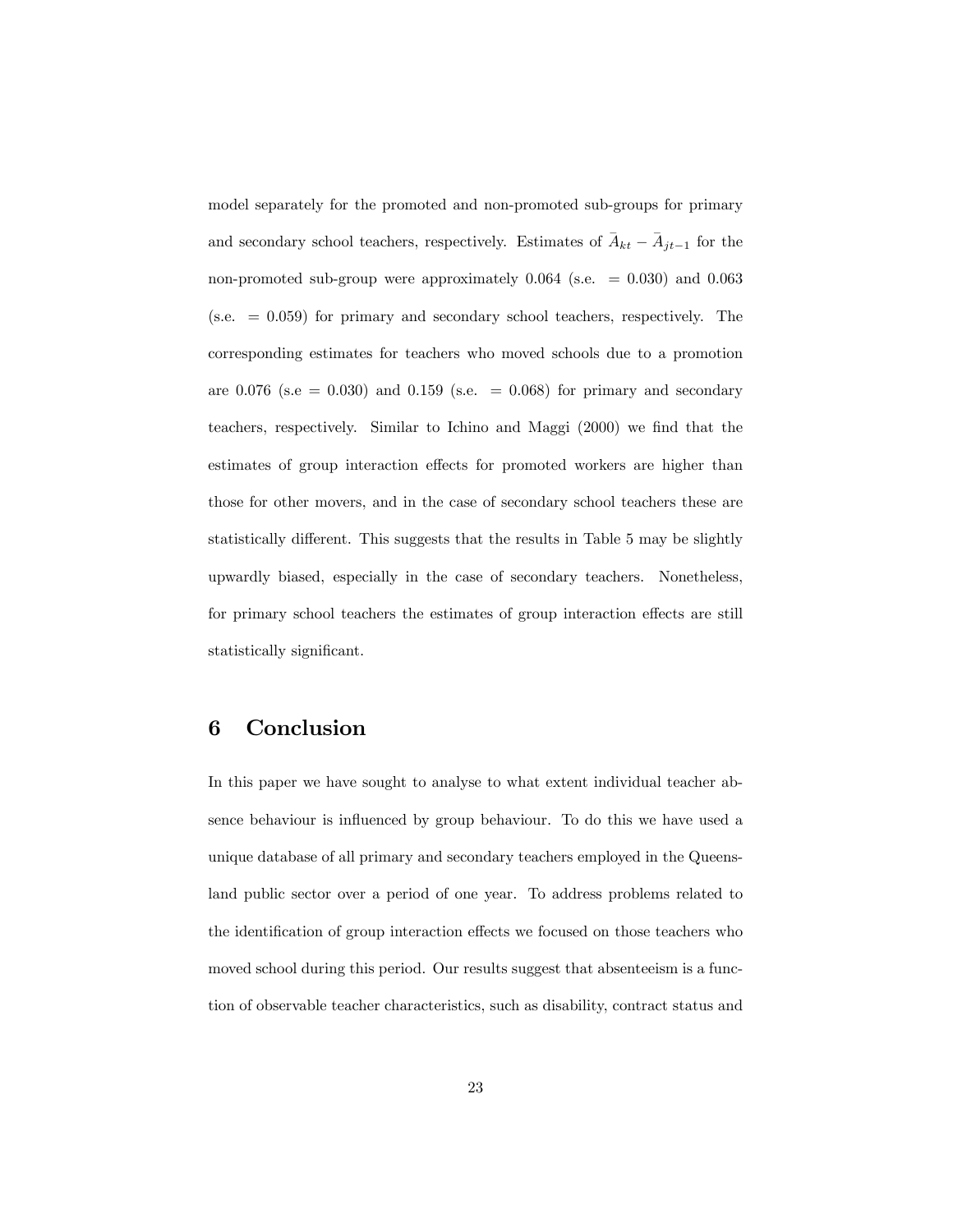the remoteness of the school, however, group interaction effects also play a significant role in determining individual absenteeism. Our findings suggest that individual absenteeism will increase by one day if peer group absenteeism increase by between approximately 8 and 12 days. This is interpreted as evidence that worker shirking is influenced by workplace absence norms.

Overall, our results support previous research which demonstrates that individual absence behaviour is related to levels of absenteeism within the work unit (Ichino and Maggi 2000). This is particularly striking given that our data covers a system where work policies and procedures are highly standardised. Thus, although explicit differences in an organisation's policy can affect the level of absenteeism (Ehrenberg et al 1986), in this case variations in management and personnel factors at the school level seem a more likely explanation. It is also likely that the effect of group interaction reflects increased propensities to shirk at the individual teacher level. As a result, further research would do well to consider how absenteeism, and specifically the group-interaction effect, responds to human resource practices, such as changes in management staff and the manner in which absence management policies are applied. In summary, our results suggest that even in large bureaucratic organisations, such as state-based school systems, staff relationships and management style do affect the degree of teacher absence.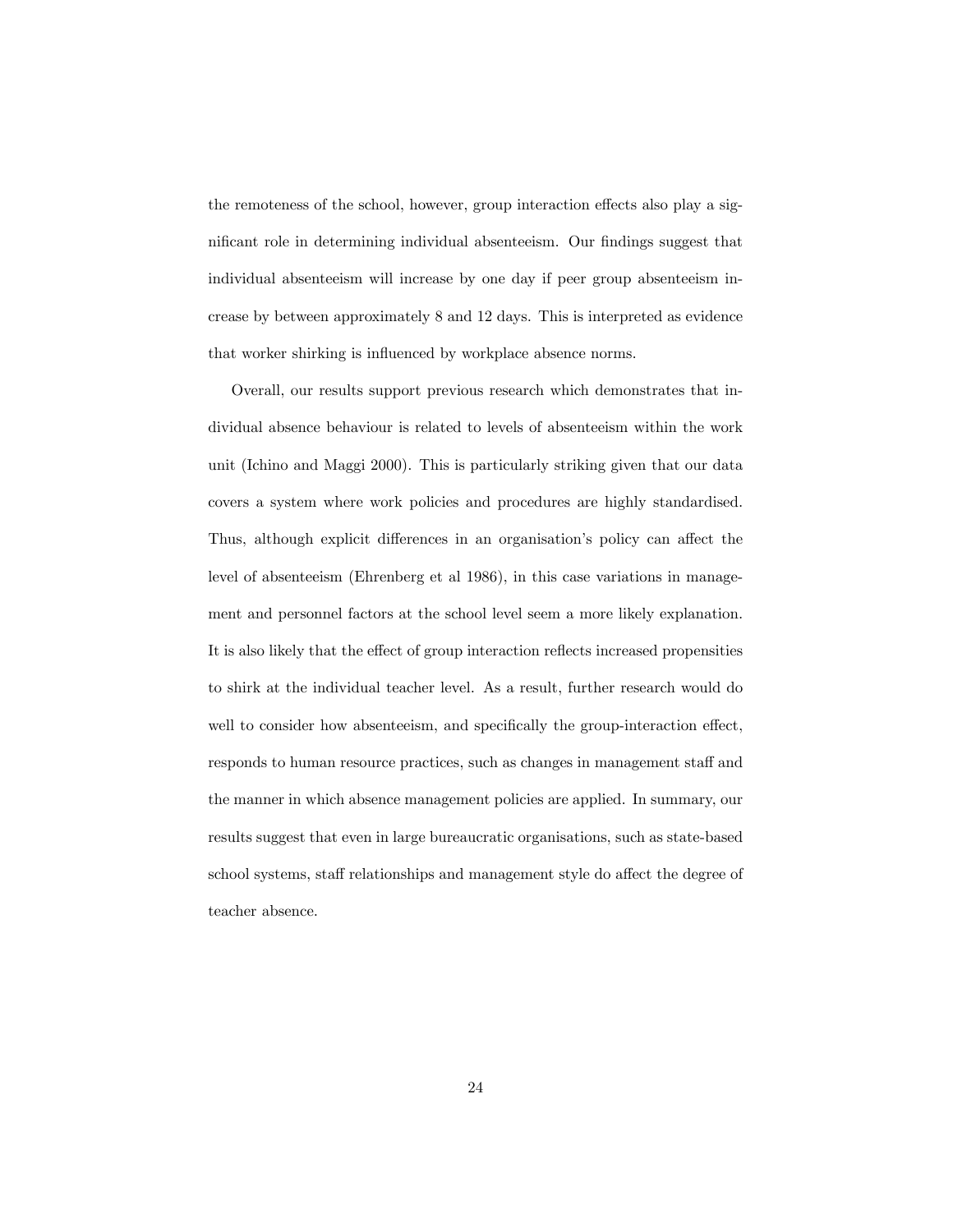### Acknowledgement

The authors would like to thank Education Queensland for access to their data. The opinions expressed in this paper are those of the authors and do not necessarily represent the views of Education Queensland. The authors would like to thank Geraint Johnes and Rob Simmons for comments on a previous draft of this paper. We would also like to acknowledge the helpful comments of two referees and the Editor, which have improved the paper considerably.

## REFERENCES

- Aaronson, D. 1998 Using sibling data to estimate the impact of neighbourhoods on childrenís educational outcomes, Journal of Human Resources, 33, 915-946.
- Arai, M. and Thoursie, P. S. 2005. Incentives and selection in cyclical absenteeism, Labour Economics, 12, 269-280.
- Arcidiacono, P. and Nicholson, S. 2005 Peer effects in medical schools, Journal of Public Economics, 89, 327-350.
- Auditor General. 1997. Get Better Soon: The Management of Sickness in the W.A. Public Sector. Office of the Auditor General, Perth.
- Barmby, T. Ercolani, M. G. and Treble, J. G., 2002. Sickness Absence: An International Comparison. The Economic Journal 112, F315-F331.
- Barmby, T. Sessions, J. and Treble, J. G., 1994. Absenteeism, Efficiency Wages and Shirking. Scandinavian Journal of Economics 94, 561-566.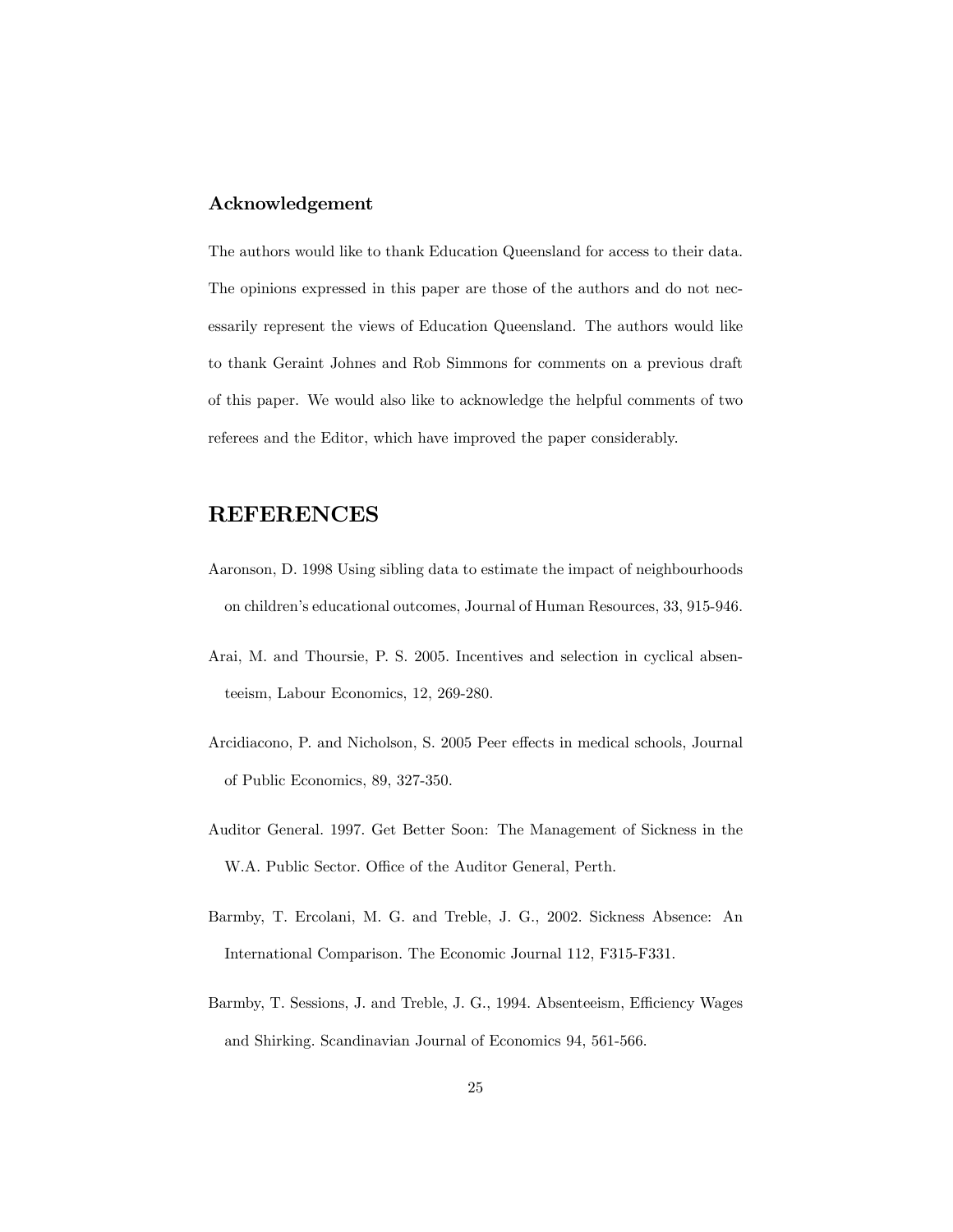- Barmby, T. Orme, C. D. and Treble, J. G., 1995. Worker Absence histories: a Panel Data Study. Labour Economics, 2, 53-65
- Barmby, T. and Stephan, G., 2000. Worker Absenteeism: Why Firm Size May Matter. The Manchester School 68, 568-577.
- Bonesronning, H., Falch, T. and Strom, B., 2005 Teacher Sorting, Teacher Quality and Student Composition. European Economic Review, 49, 457-483.
- Borjas, G. 1995, Ethnicity, Neighbourhoods and Human-Capital Externalites. American Economic Review. 85, 365-390.
- Bowers, T. and McIver, M., 2000. Ill Health Retirement and Absenteeism Amongst Teachers. Research Report RR235, DfES, UK. .
- Bradley, S., Draca, M., Green, C. and Leeves, 2005. An Investigation of the Magnitude of Educational Disadvantage Amongst Indigeneous Minority groups in Australia, Forthcoming in Journal of Population Economics.
- Bridges, S. and Mumford, K., 2001. Absenteeism in the UK: A Comparison Across Genders. The Manchester School 69, 276-284.
- Case, A. C. and Katz, L. F., 1991. The Company You Keep: The Effects of Family and Neighbourhood on Disadvantaged Youths, NBER Working Paper No. 3705, Washington, USA.
- Chatterji, M. and Tilley, C. J., 2002. Sickness, Absenteeism, Preseteeism and Sick Pay. Oxford Economic Papers 54, 669-687.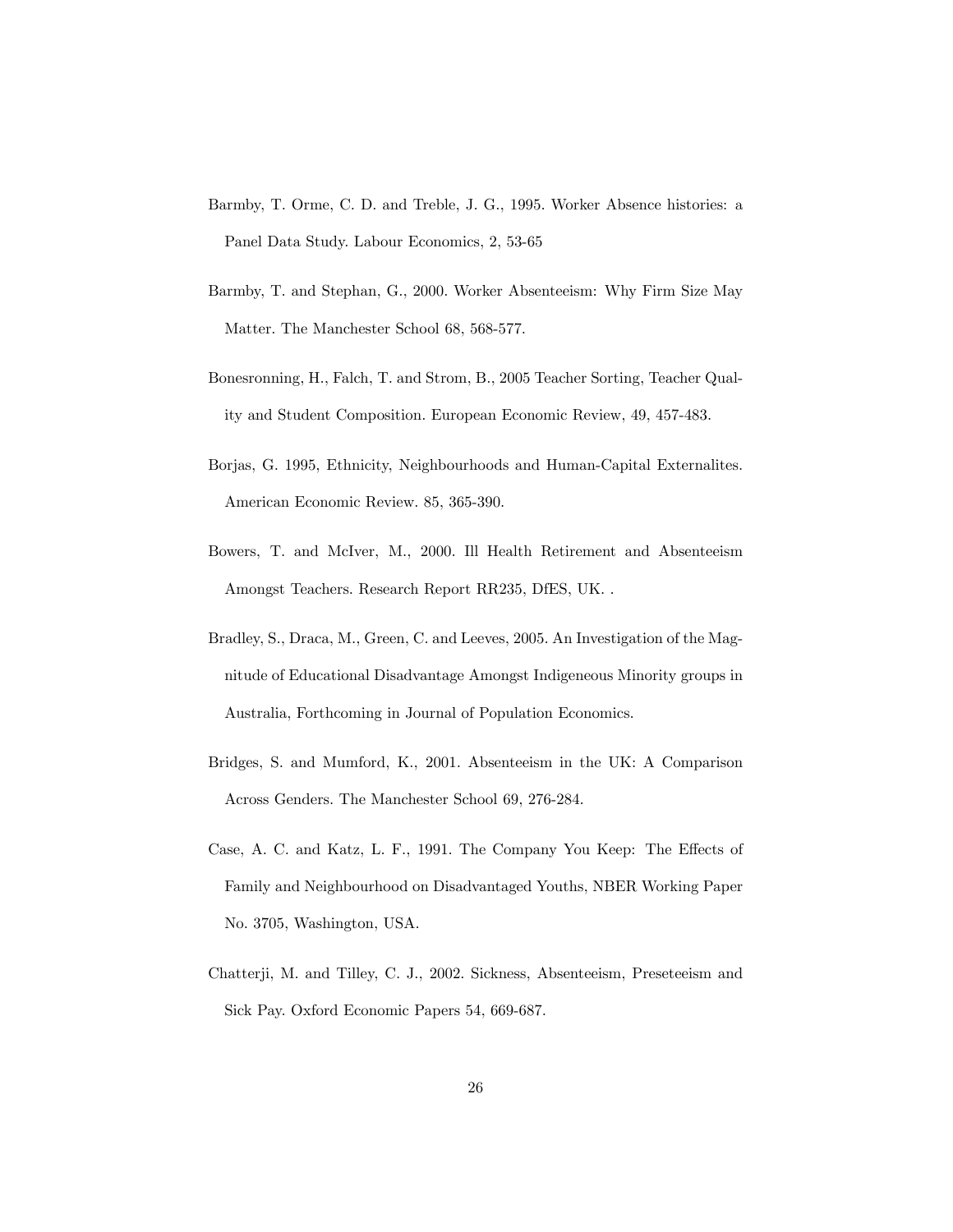- Coles, M. G. and Treble, J., 1996. Calculating the Price of Worker Reliability. Labour Economics 3, 169-188.
- Delgado, M. A. and Kniesner, T. J. 1997. Count Data Models with Variance of Unknown Form: An Application to a Hedonic model of Worker Absenteeism. The Review of Economics and Statisitics 79, 41-49.
- Department of Education, Science and Training., 2001. Teachers in Australian Schools: A Report from the 1999 National Survey. Australian Government Publishing Service, Canberra.
- Driver, R. W. and Watson, C., 1989. Construct Validity of Voluntary and Involuntary Absence. Journal of Business and Psychology 4, 109-118.
- Dworkin, A. G., Haney, C. A., Dworkin, R. J. and Telschov, R. L., 1990. Stress and Illness Behaviour among Urban Public School Teachers. Educational Administration Quarterly 26, 60-72.
- Ehrenberg, R.G., Ehrenberg, R.A., Rees, D. I. and Ehrenberg, E.L., 1989. School District Leave Policies, Teacher Absenteeism, and Student Absenteeism. Journal of Human Resources 26, 72-105.
- Eisenberg, R., Huntington, R., Hutchinson, S. and Sowa, D., 1986. Perceived Organisational Support. Journal of Applied Psychology 71, 500-507.
- Falk, A and Ichino, A. 2003 Clean Evidence on Peer Pressure. IZA Discussion Paper No. 732, Bonn.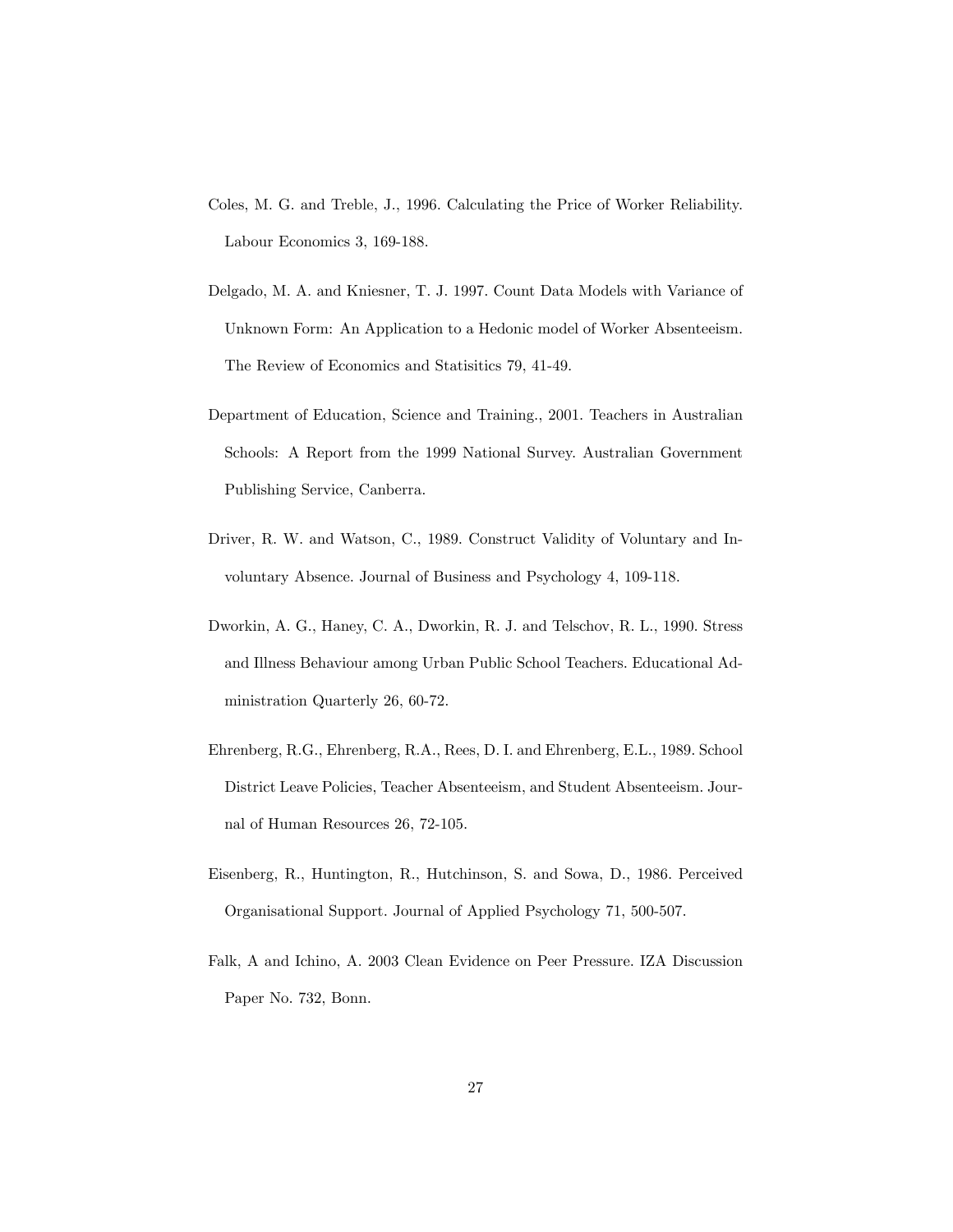- Gaviria, A. and Raphael, S. 2001 School-based Peer Effects and Juvenile Behaviour, Review of Economics and Statistics. 83, 257-268.
- Glaeser, E.L., Sacerdote, B. and Scheinkman, J. A. 1996 Crime and Social Interactions, Quarterly Journal of Economics. May, 507-548.
- Hanushek, E., Kain, J. and Rivkin, S., 2004.Why Public Schools Lose Students?, Journal of Human Resources. 39, 326-354.
- Ichino, A. and Maggi, G. 2000 Work Environment and Individual Background: Explaining Regional Shirking Differentials in a Large Italian Firm. Quarterly Journal of Economics, August, 1057-1090.
- Ichino, A. and Riphahn, R. T. 2005 The Effect of Employment Protection on Worker Effort: a Comparison of Worker Absenteeism During and After Probation. Journal of European Economic Association, 3, 120-143.
- Imants, J. and van Zoelen, A., 1995. Teachers' Sickness Absence in Primary Schools, School Climate and Teachers' Sense of Efficiency. School Organization 15, 77-87.
- Johansson, P. and Palme, M., 2002. Assessing the Effect of Public Policy on Worker Absenteeism. Journal of Human Resources 37, 381-409.
- Manski, C., 1993 Identification of Endogenous Social Effects: The Reflection Problem. Review of Economic Studies, 60, 531-542.
- Manski, C, 1995. Identification Problems in the Social Sciences. Harvard University Press, Cambridge.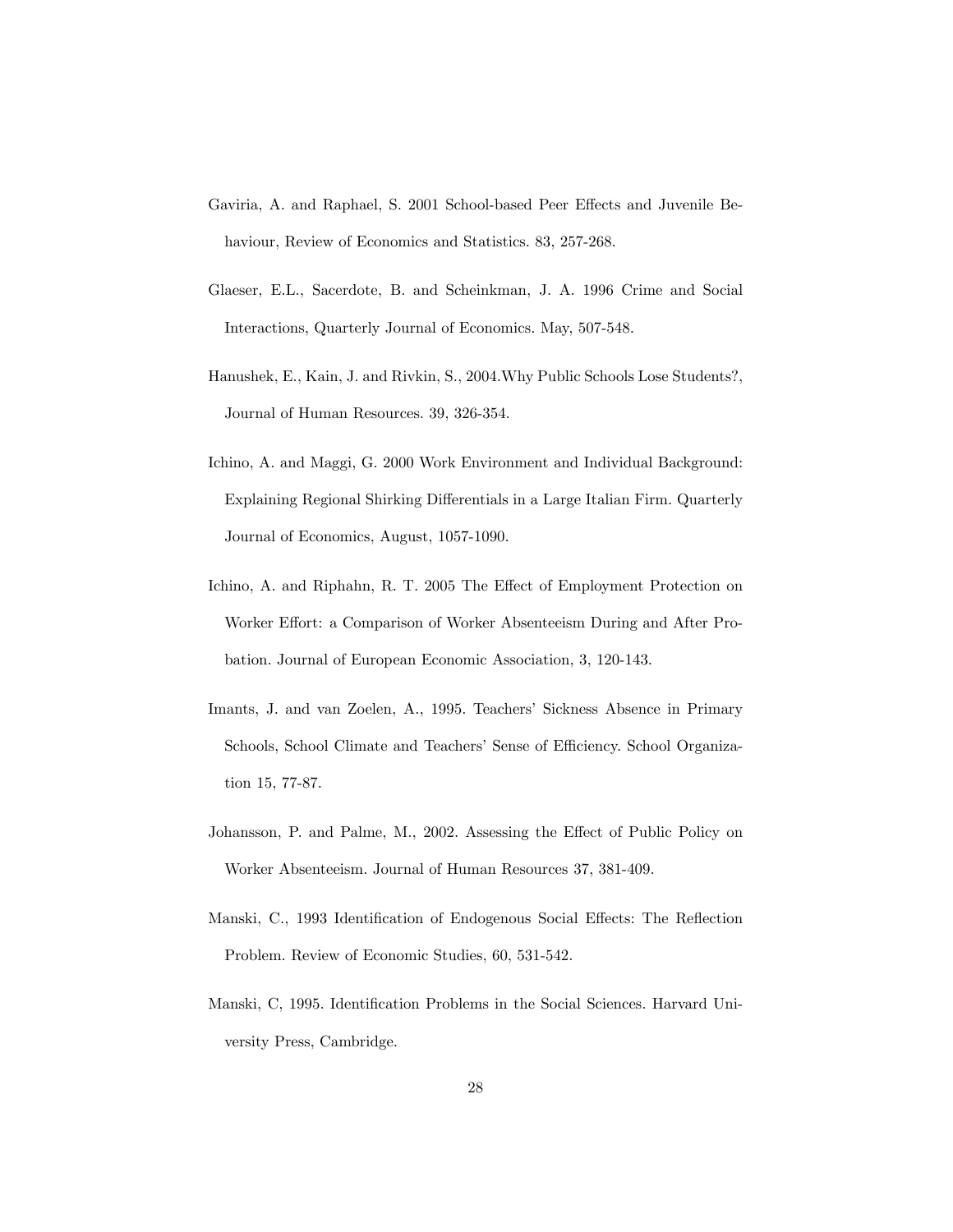- Marmaros, D. and Sacerdote, B., 2002. Peer and Social Networks in Job Search. European Economic Review, 46, 870-879.
- Paringer, L., 1983. Women and Absenteeism: Health or Economics. American Economic Review 73, 123-127.
- Sacerdote, B., 2001 Peer Effects with Random Assignment: Results for Dartmouth Roommates. Quarterly Journal of Economics, 116, 681-704.
- Steers, R. M. and Rhodes, S. R., 1978. Major Influences on Employee Attendance: A Process Model. Journal of Applied Psychology 63, 391-407.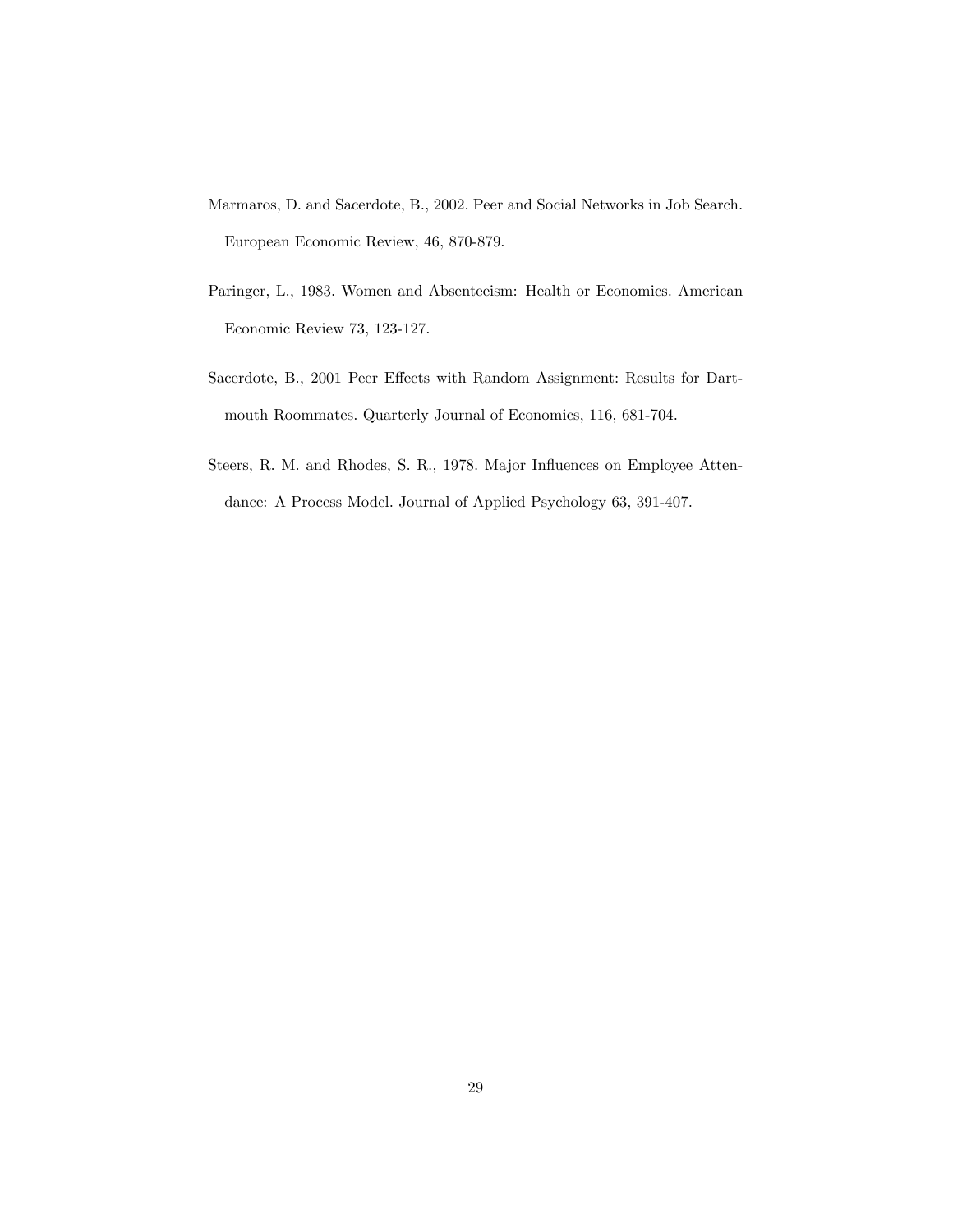Figure 1: Distribution of Average Teachers Absent per School, 2001-2002. Source: Minimum Obligatory Human Resource Information (MOHRI)

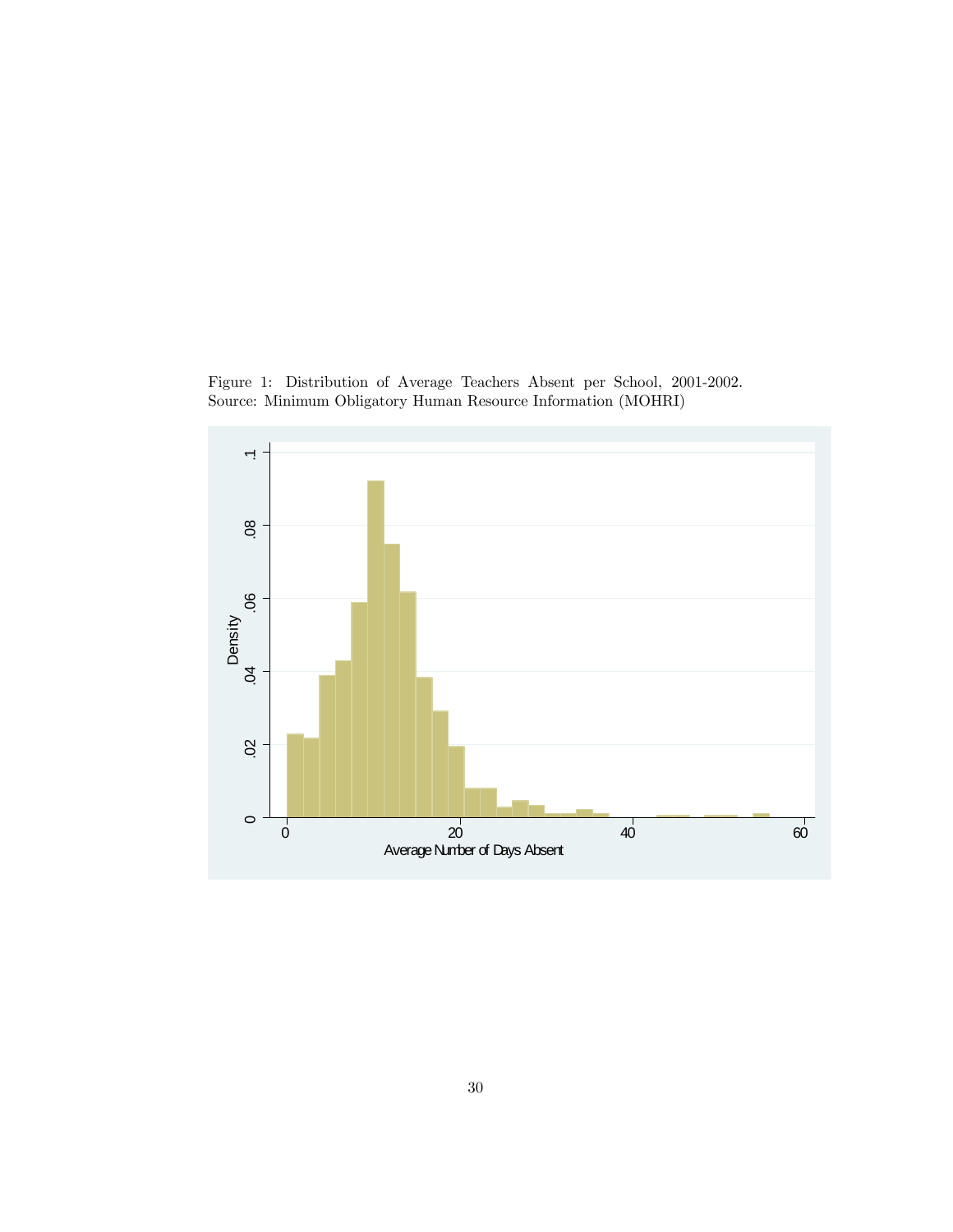

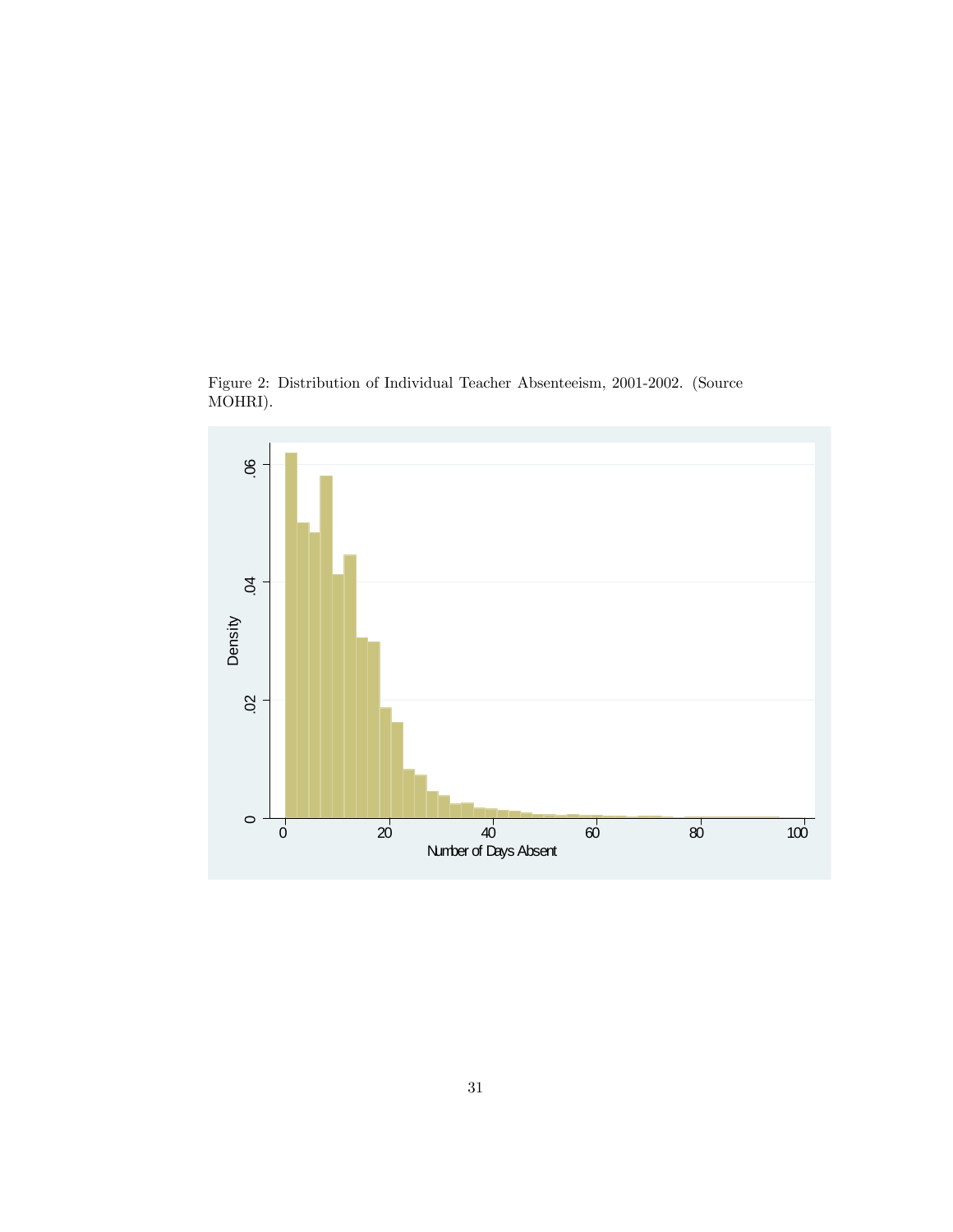Table 1: Teacher Absence Rates, Australia and the UK

|                                                                                        | Australia 2002 |                   |         | UK 1999 |
|----------------------------------------------------------------------------------------|----------------|-------------------|---------|---------|
|                                                                                        |                | Primary Secondary | Overall | Overall |
| Percentage time lost - All                                                             | 3.12           | 2.87              |         | 3.15    |
| Percentage time lost - Full-Time                                                       | 3.11           | 2.86              |         |         |
| Percentage time lost - Part-Time                                                       | 3.12           | 2.87              |         |         |
| Percentage taking absence - Full-Time                                                  |                |                   | 86.65   | 65.19   |
| Number of Teachers                                                                     |                |                   | 30.277  | 270.901 |
| Source: Minimum Obligatory Human Resource Informtion (MOHRI), Bowers and McIver (2000) |                |                   |         |         |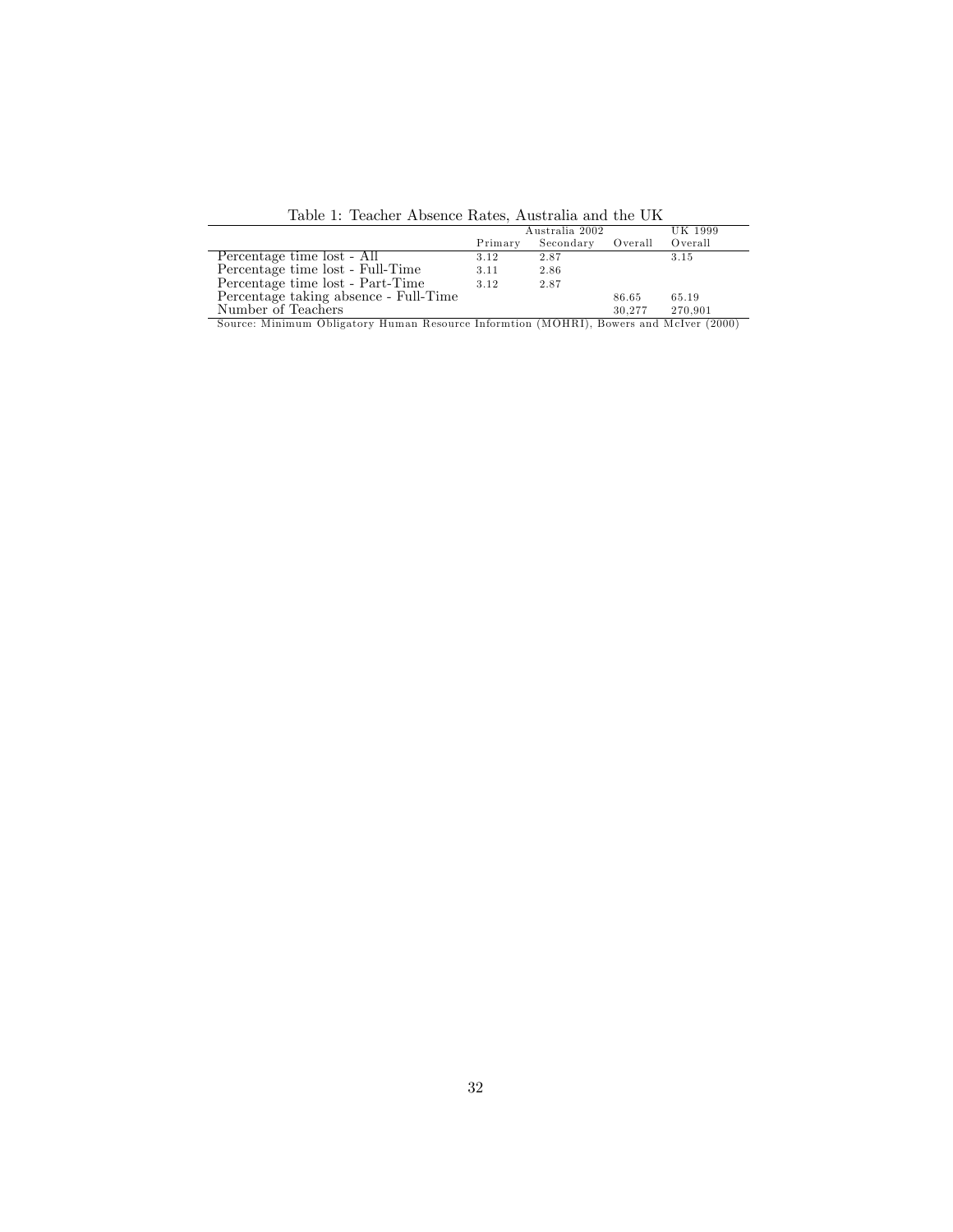Table 2: Summary Statistics, Queensland Teachers

|                                                       | Primary |       |       | Secondary |  |
|-------------------------------------------------------|---------|-------|-------|-----------|--|
|                                                       | Mean    | s.d.  | Mean  | s.d.      |  |
| Individual Absenteeism days per quarter               | 1.50    | 1.96  | 1.44  | 2.05      |  |
| Average School Level Absence per quarter <sup>#</sup> | 1.52    | 0.77  | 1.49  | 0.50      |  |
| Age (years)                                           | 41.06   | 9.68  | 41.61 | 9.71      |  |
| Tenure (years)                                        | 12.26   | 10.22 | 12.65 | 10.00     |  |
| Male                                                  | 0.18    | 0.38  | 0.40  | 0.49      |  |
| Non English Speaking Background                       | 0.06    | 0.24  | 0.08  | 0.27      |  |
| Disability                                            | 0.06    | 0.23  | 0.07  | 0.25      |  |
| Temporary Contract                                    | 0.04    | 0.21  | 0.03  | 0.16      |  |
| Part Time                                             | 0.15    | 0.36  | 0.07  | 0.25      |  |
| <b>Higher Duties</b>                                  | 0.02    | 0.12  | 0.06  | 0.23      |  |
| School Characteristics                                |         |       |       |           |  |
| Proportion of Teachers Female                         | 0.82    | 0.09  | 0.60  | 0.06      |  |
| Average Age                                           | 40.95   | 3.77  | 41.58 | 2.66      |  |
| Average Tenure (years)                                | 11.90   | 3.70  | 12.33 | 2.72      |  |
| Local Area Unemployment Rate                          | 8.58    | 4.02  | 8.93  | 4.24      |  |
| Rural School                                          | 0.21    | 0.41  | 0.17  | 0.357     |  |
| Remote School                                         | 0.09    | 0.29  | 0.06  | 0.24      |  |
| Average Literacy Score (year 7)                       | 681.94  | 35.23 |       |           |  |
| Retention Rate                                        |         |       | 76.93 | 17.25     |  |
| Science                                               |         |       | 0.12  | 0.33      |  |
| Humanities                                            |         |       | 0.14  | 0.34      |  |
| Number of Observations                                | 15,849  |       | 9.655 |           |  |

Source: MOHRI. $E$ Excludes the absenteeism level of the *ith* individual.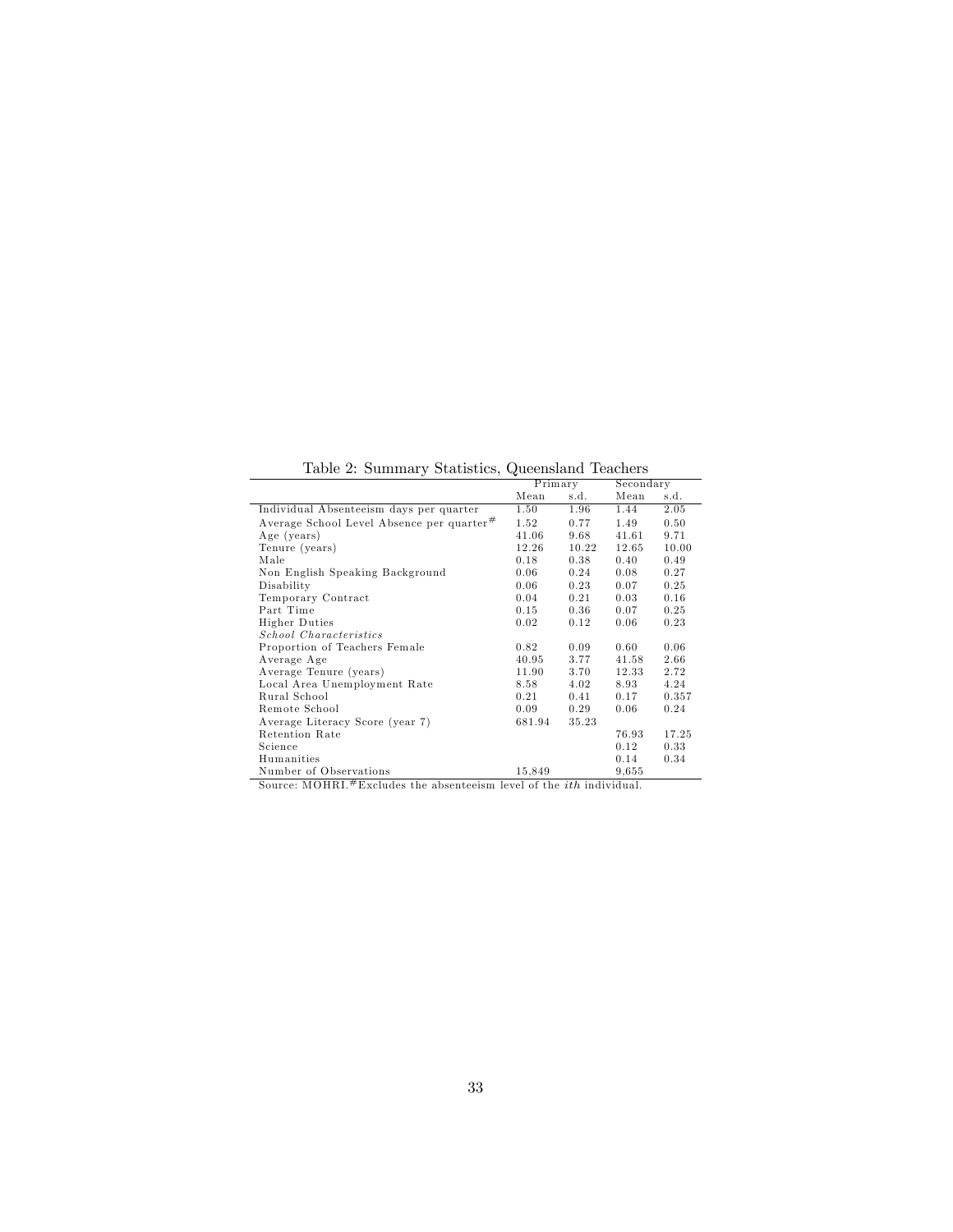|                                                                                  | $_{\rm OLS}$                     | Poisson      |
|----------------------------------------------------------------------------------|----------------------------------|--------------|
|                                                                                  | Coeff                            | IRR          |
| $\boldsymbol{A}$                                                                 | $0.103*$                         | $1.061*$     |
|                                                                                  | (0.013)                          | (0.007)      |
| Age (years)                                                                      | $-0.042*$                        | $0.982*$     |
|                                                                                  | (0.010)                          | (0.006)      |
| $Age^2$                                                                          | $0.001*$                         | $1.0003*$    |
|                                                                                  | (0.0003)                         | (0.0001)     |
| Tenure (years)                                                                   | $0.006*$                         | $1.003*$     |
|                                                                                  | (0.002)                          | (0.001)      |
| Male                                                                             | $-0.002$                         | 1.001        |
|                                                                                  | (0.030)                          | (0.186)      |
| Non English Speaking Background                                                  | $0.133**$                        | $1.083**$    |
|                                                                                  | (0.053)                          | (0.034)      |
| Disability                                                                       | $0.480*$                         | 1.307*       |
|                                                                                  | (0.064)                          | (0.041)      |
| Temporary Contract                                                               | $-0.315*$                        | $0.781*$     |
|                                                                                  | (0.033)                          | (0.023)      |
| Part Time                                                                        | $-0.698*$                        | $0.544*$     |
|                                                                                  | (0.024)                          | (0.137)      |
| <b>Higher Duties</b>                                                             | $-0.306*$                        | $0.804*$     |
|                                                                                  | (0.089)                          | (0.056)      |
| Average Literacy year 7/100                                                      | 0.025                            | 1.014        |
|                                                                                  | (0.034)                          | (0.024)      |
| School Enrolment/100                                                             | 0.010                            | $1.008**$    |
|                                                                                  | 0.006                            | (0.003)      |
| Proportion Teachers Female                                                       | $0.239**$                        | 1.177        |
|                                                                                  | (0.115)                          | (0.098)      |
| Average Age                                                                      | $0.010**$                        | 1.007        |
|                                                                                  | 0.005                            | (0.004)      |
| Average Tenure (years)                                                           | $-0.003$                         | 0.999        |
|                                                                                  | 0.005                            | (0.004)      |
| Rural School                                                                     | $-0.092*$                        | $0.938*$     |
|                                                                                  | (0.029)                          | (0.019)      |
| Remote School                                                                    | $-0.157*$                        | $0.885*$     |
|                                                                                  | (0.046)                          | (0.033)      |
| Local Unemployment Rate                                                          | 0.006                            | $1.004*$     |
|                                                                                  | (0.003)                          | (0.002)      |
| Constant                                                                         | 1.53                             |              |
| Number of Observations                                                           | 126792                           | 126792       |
| $r^2$ /pseudo $r^2$                                                              | 0.04                             | 0.11         |
| Wald $\text{chi}^2(25)$                                                          |                                  | 5029.83      |
| Log Likelihood                                                                   |                                  | -257301.36   |
| $*$ $**$ in light on other intimals<br>$\sim$ $\sim$ $\sim$ $\sim$ $\sim$ $\sim$ | 107<br>$-4.41$<br>E <sub>0</sub> | والمعتلف مسم |

Table 3: The Determinants of Absenteeism Amongst Primary School Teachers (Dependant Variable is Days Absent per Quarter)

\*, \*\* indicates statistical significance at the 1% and 5% level, respectively.<br>Robust standard errors, clustered at individual level, in parentheses.<br>Quarterly controls included but not reported.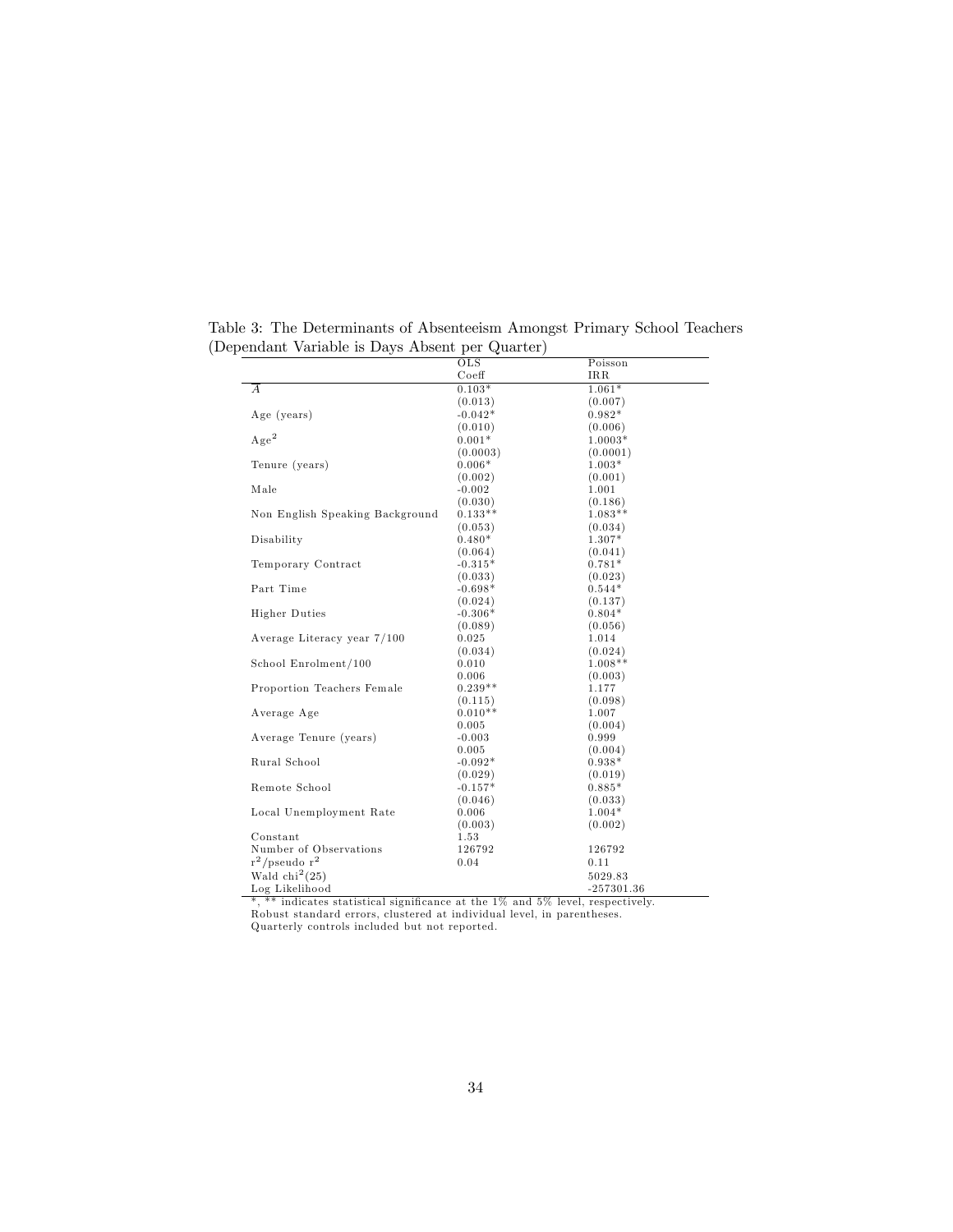| Table 4: The Determinants of Absenteeism Amongst Secondary School Teachers |  |
|----------------------------------------------------------------------------|--|
| (Dependant Variable is Days Absent per Quarter)                            |  |

|                                 | OLS                   | Poisson              |
|---------------------------------|-----------------------|----------------------|
|                                 | Coeff                 | IRR                  |
| А                               | $0.164*$              | $1.109*$             |
|                                 | (0.023)               | (0.015)              |
| Age (years)                     | $-0.032**$            | 0.986                |
|                                 | (0.014)               | (0.009)              |
| $Age^2$                         | $0.001*$              | 1.0003               |
|                                 | (0.0002)              | (0.0001)             |
| Tenure (years)                  | 0.002                 | 1.001                |
|                                 | (0.002)               | (0.001)              |
| Male                            | $-0.064**$            | $0.955**$            |
|                                 | (0.029)               | (0.020)              |
| Non English Speaking Background | $0.158*$              | $1.110*$             |
|                                 | (0.056)               | (0.039)              |
| Disability                      | $0.361*$              | $1.246*$             |
|                                 | (0.073)               | (0.051)              |
| Temporary Contract              | $-0.352*$             | $0.756*$             |
|                                 | (0.069)               | (0.046)              |
| Part Time                       | $-0.581*$             | $0.582*$             |
|                                 | (0.050)               | (0.033)              |
| <b>Higher Duties</b>            | $-0.339*$             | $0.762*$             |
|                                 | (0.046)               | (0.031)              |
| Retention Rate/10               | 0.003                 | 1.002                |
|                                 | (0.096)               | (0.006)              |
| School Enrolment/100            | 0.005                 | 1.004                |
|                                 | (0.004)               | (0.003)              |
| Proportion Teachers Female      | $-0.414$              | 0.725                |
|                                 | (0.254)               | (0.133)              |
| Average Age                     | 0.011                 | 1.009                |
|                                 | (0.012)               | (0.009)              |
| Average Tenure (years)          | $-0.013$              | 0.990                |
| Rural School                    | (0.011)<br>$-0.121**$ | (0.008)<br>$0.909**$ |
|                                 |                       |                      |
| Remote School                   | (0.050)<br>$-0.118$   | (0.036)<br>0.899     |
|                                 |                       |                      |
| Local Unemployment Rate         | (0.087)<br>0.007      | (0.068)<br>1.005     |
|                                 | (0.004)               | (0.003)              |
| Science                         | $-0.118*$             | $0.915*$             |
|                                 | (0.036)               | (0.025)              |
| Humanities                      | $-0.015$              | 0.990                |
|                                 | (0.043)               | (0.031)              |
| $Constant$                      | 1.75                  |                      |
| Number of Observations          | 77240                 | 77240                |
| $r^2$ /pseudo r <sup>2</sup>    | 0.02                  | 0.07                 |
| Wald $\text{chi}^2(27)$         |                       | 2746.92              |
| Log Likelihood                  |                       | $-158001.20$         |
|                                 |                       |                      |

\*, \*\* indicates statistical significance at the 1% and 5% level, respectively.<br>Robust standard errors, clustered at the individual level, in parentheses.<br>Quarterly controls included but not reported.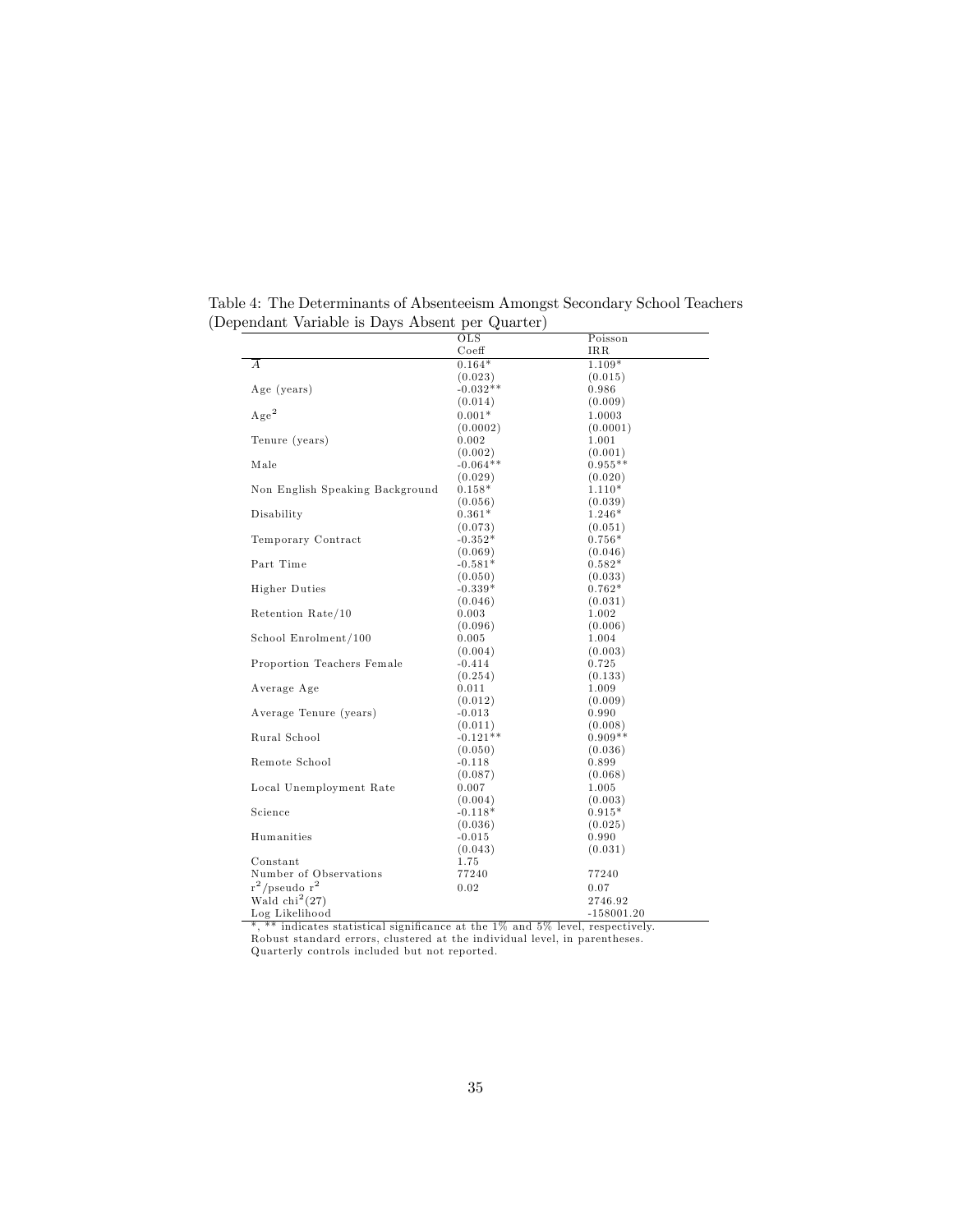Table 5: Estimates of Group Interaction Effects (Dependent Variable is Days Absent per Quarter)

|           | Pooled   | Panel         | Movers                 |                           |  |
|-----------|----------|---------------|------------------------|---------------------------|--|
|           | OLS      | Fixed Effects | with District Controls | without District Controls |  |
| Primary   | $0.102*$ | $0.108*$      | $0.069*$               | $0.069*$                  |  |
|           | (0.013)  | (0.015)       | (0.022)                | (0.021)                   |  |
| Secondary | $0.164*$ | $0.123*$      | $0.122**$              | $0.104**$                 |  |
|           | (0.023)  | (0.024)       | (0.052)                | (0.048)                   |  |

Robust standard errors in parentheses clustered at the individual level in the pooled<br>models, at the school level for panel and mover models.Controls for pooled OLS as<br>per Table 3 & 4. Panel Fixed Effects Models include t characteristics ( $\delta tP_i$ ). Mover models include differences  $(t - t_{-1})$  in time varying characteristics.